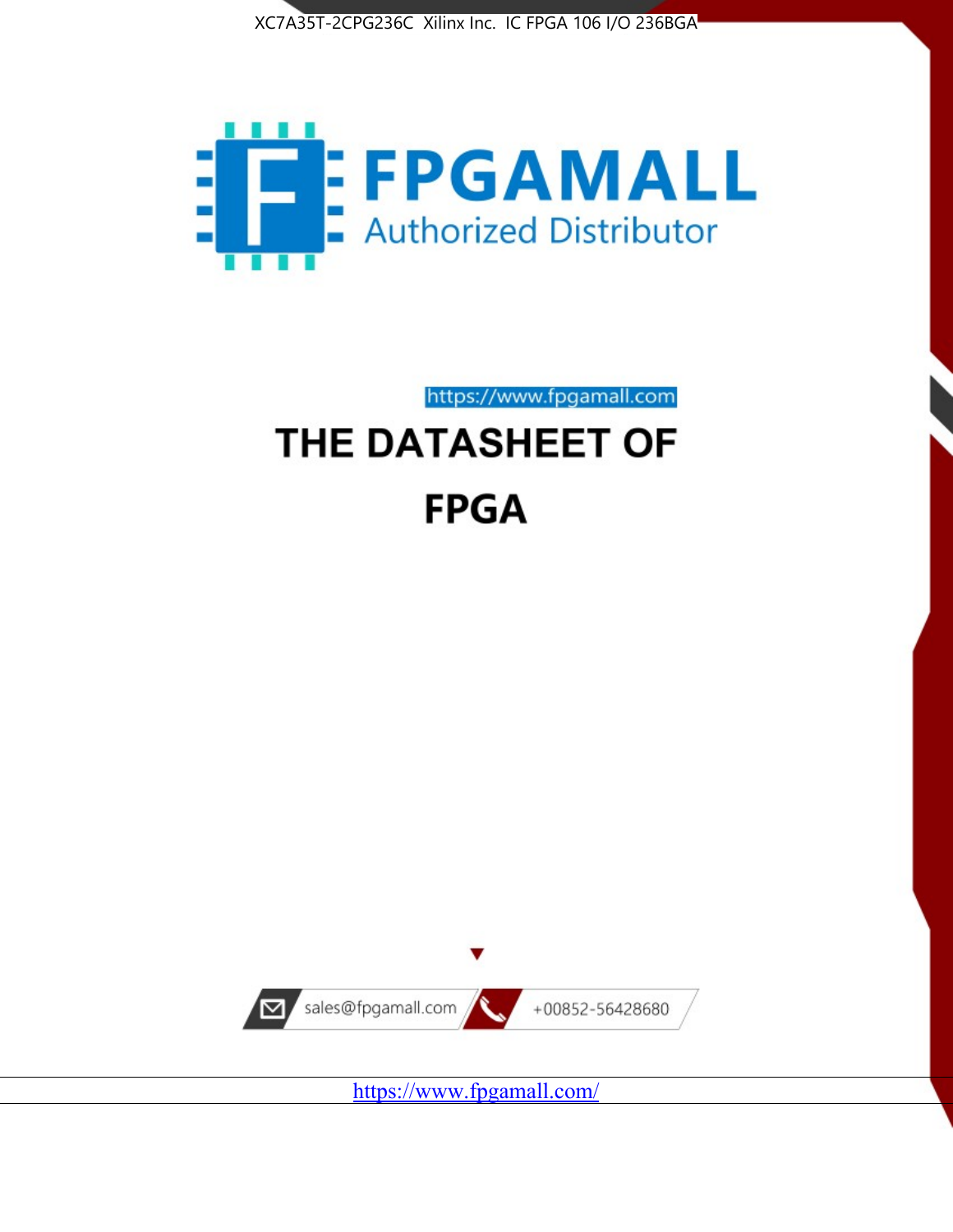# **EXALINX**

## **7 Series FPGAs Data Sheet: Overview**

DS180 (v2.6) February 27, 2018 **Product Specification**

#### **General Description**

Xilinx® 7 series FPGAs comprise four FPGA families that address the complete range of system requirements, ranging from low cost, small form factor, cost-sensitive, high-volume applications to ultra high-end connectivity bandwidth, logic capacity, and signal processing capability for the most demanding high-performance applications. The 7 series FPGAs include:

- Spartan®-7 Family: Optimized for low cost, lowest power, and high I/O performance. Available in low-cost, very small form-factor packaging for smallest PCB footprint.
- Artix®-7 Family: Optimized for low power applications requiring serial transceivers and high DSP and logic throughput. Provides the lowest total bill of materials cost for high-throughput, cost-sensitive applications.
- Kintex®-7 Family: Optimized for best price-performance with a 2X improvement compared to previous generation, enabling a new class of FPGAs.
- Virtex®-7 Family: Optimized for highest system performance and capacity with a 2X improvement in system performance. Highest capability devices enabled by stacked silicon interconnect (SSI) technology

Built on a state-of-the-art, high-performance, low-power (HPL), 28 nm, high-k metal gate (HKMG) process technology, 7 series FPGAs enable an unparalleled increase in system performance with 2.9 Tb/s of I/O bandwidth, 2 million logic cell capacity, and 5.3 TMAC/s DSP, while consuming 50% less power than previous generation devices to offer a fully programmable alternative to ASSPs and ASICs.

### **Summary of 7 Series FPGA Features**

- Advanced high-performance FPGA logic based on real 6-input lookup table (LUT) technology configurable as distributed memory.
- 36 Kb dual-port block RAM with built-in FIFO logic for on-chip data buffering.
- High-performance SelectIO™ technology with support for DDR3 interfaces up to 1,866 Mb/s.
- High-speed serial connectivity with built-in multi-gigabit transceivers from 600 Mb/s to max. rates of 6.6 Gb/s up to 28.05 Gb/s, offering a special low-power mode, optimized for chip-to-chip interfaces.
- A user configurable analog interface (XADC), incorporating dual 12-bit 1MSPS analog-to-digital converters with on-chip thermal and supply sensors.
- DSP slices with 25 x 18 multiplier, 48-bit accumulator, and pre-adder for high-performance filtering, including optimized symmetric coefficient filtering.
- Powerful clock management tiles (CMT), combining phase-locked loop (PLL) and mixed-mode clock manager (MMCM) blocks for high precision and low jitter.
- Quickly deploy embedded processing with MicroBlaze™ processor.
- Integrated block for PCI Express® (PCIe), for up to x8 Gen3 Endpoint and Root Port designs.
- Wide variety of configuration options, including support for commodity memories, 256-bit AES encryption with HMAC/SHA-256 authentication, and built-in SEU detection and correction.
- Low-cost, wire-bond, bare-die flip-chip, and high signal integrity flipchip packaging offering easy migration between family members in the same package. All packages available in Pb-free and selected packages in Pb option.
- Designed for high performance and lowest power with 28 nm, HKMG, HPL process, 1.0V core voltage process technology and 0.9V core voltage option for even lower power.

| <b>Max. Capability</b>         | Spartan-7           | Artix-7                                    | Kintex-7                                              | Virtex-7                                |
|--------------------------------|---------------------|--------------------------------------------|-------------------------------------------------------|-----------------------------------------|
| Logic Cells                    | 102K                | 215K                                       | 478K                                                  | 1,955K                                  |
| Block RAM <sup>(1)</sup>       | 4.2 Mb              | 13 Mb                                      | 34 Mb                                                 | 68 Mb                                   |
| <b>DSP Slices</b>              | 160                 | 740                                        | 1,920                                                 | 3,600                                   |
| DSP Performance <sup>(2)</sup> | 176 GMAC/s          | 929 GMAC/s                                 | 2,845 GMAC/s                                          | 5,335 GMAC/s                            |
| MicroBlaze CPU <sup>(3)</sup>  | 260 DMIPs           | 303 DMIPs                                  | 438 DMIPs                                             | 441 DMIPs                               |
| Transceivers                   |                     | 16                                         | 32                                                    | 96                                      |
| <b>Transceiver Speed</b>       |                     | $6.6$ Gb/s                                 | $12.5$ Gb/s                                           | 28.05 Gb/s                              |
| Serial Bandwidth               |                     | $211$ Gb/s                                 | 800 Gb/s                                              | 2,784 Gb/s                              |
| <b>PCIe Interface</b>          | -                   | x4 Gen2                                    | x8 Gen2                                               | x8 Gen3                                 |
| Memory Interface               | 800 Mb/s            | 1.066 Mb/s                                 | 1.866 Mb/s                                            | 1.866 Mb/s                              |
| I/O Pins                       | 400                 | 500                                        | 500                                                   | 1,200                                   |
| I/O Voltage                    | $1.2V - 3.3V$       | $1.2V - 3.3V$                              | $1.2V - 3.3V$                                         | $1.2V - 3.3V$                           |
| Package Options                | Low-Cost. Wire-Bond | Low-Cost, Wire-Bond,<br>Bare-Die Flip-Chip | Bare-Die Flip-Chip and High-<br>Performance Flip-Chip | <b>Highest Performance</b><br>Flip-Chip |

#### *Table 1:* **7 Series Families Comparison**

#### **Notes:**

1. Additional memory available in the form of distributed RAM.

2. Peak DSP performance numbers are based on symmetrical filter implementation.<br>3. Peak MicroBlaze CPU performance numbers based on microcontroller preset.

Peak MicroBlaze CPU performance numbers based on microcontroller preset.

© Copyright 2010–2018 Xilinx, Inc., Xilinx, the Xilinx logo, Artix, ISE, Kintex, Spartan, Virtex, Vivado, Zynq, and other designated brands included herein are trademarks of Xilinx in the United States and other countries. PCI Express is a trademark of PCI-SIG and used under license. All other trademarks are the property of their respective owners.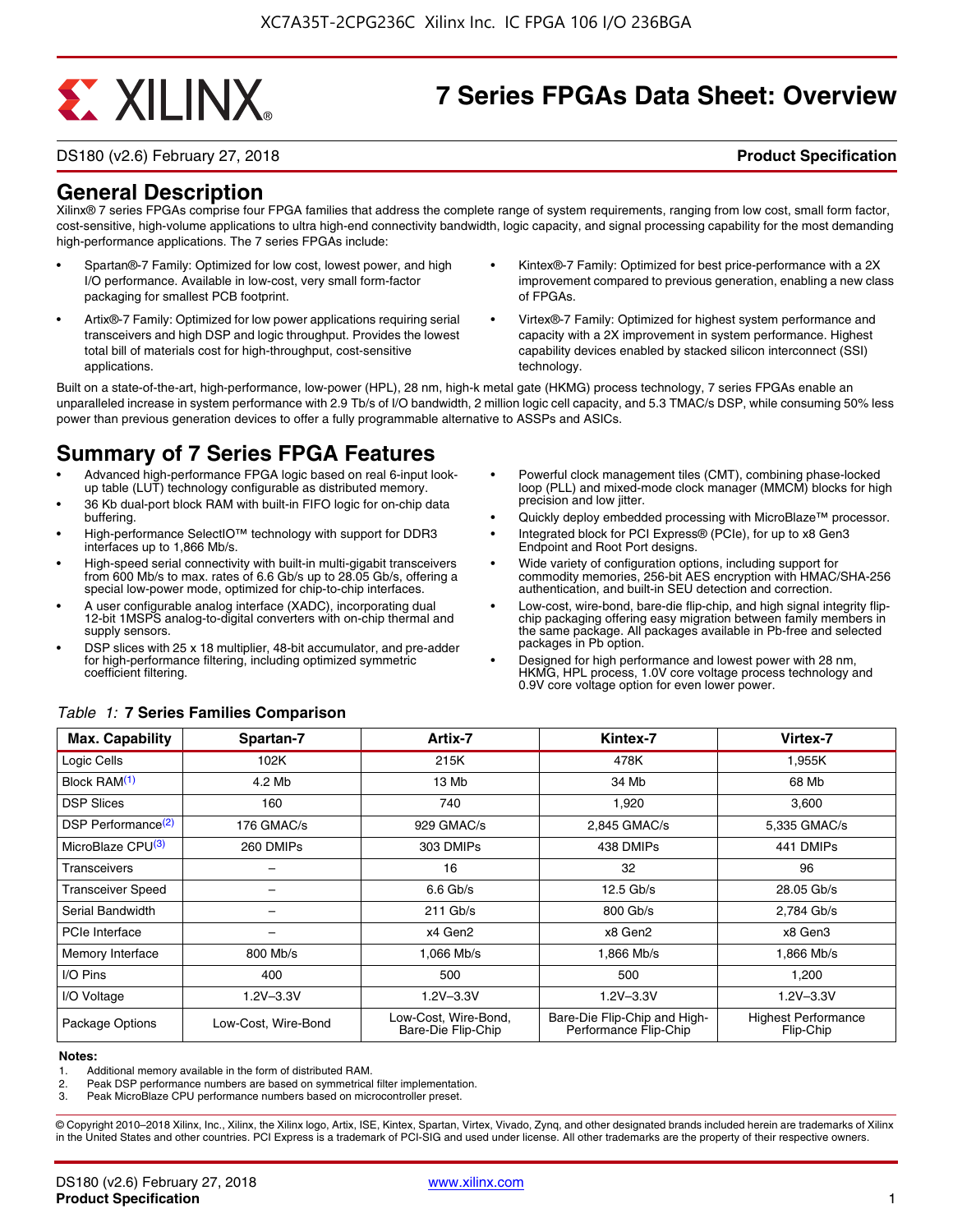### **Spartan-7 FPGA Feature Summary**

#### *Table 2:* **Spartan-7 FPGA Feature Summary by Device**

|               |                |                       | <b>CLB</b>                                                                                                                                                |                     |             | <b>Block RAM Blocks</b> <sup>(3)</sup> |                              |                                   |                              |             |          |   |     |
|---------------|----------------|-----------------------|-----------------------------------------------------------------------------------------------------------------------------------------------------------|---------------------|-------------|----------------------------------------|------------------------------|-----------------------------------|------------------------------|-------------|----------|---|-----|
| <b>Device</b> | Logic<br>Cells | Slices <sup>(1)</sup> | <b>DSP</b><br>Max<br>Slices <sup>(2)</sup><br>Max<br><b>18 Kb</b><br>36 Kb<br><b>Distributed</b><br>(Kb)<br>RAM (Kb)<br>938<br>70<br>10<br>5<br>180<br>10 | CMTS <sup>(4)</sup> | <b>PCle</b> | GT                                     | <b>XADC</b><br><b>Blocks</b> | Total I/O<br>Banks <sup>(5)</sup> | <b>Max User</b><br><b>VO</b> |             |          |   |     |
| XC7S6         | 6,000          |                       |                                                                                                                                                           |                     |             |                                        |                              | 2                                 | $\Omega$                     | $\Omega$    | $\Omega$ | 2 | 100 |
| <b>XC7S15</b> | 12,800         | 2,000                 | 150                                                                                                                                                       | 20                  | 20          | 10                                     | 360                          | 2                                 | 0                            | $\mathbf 0$ | 0        | 2 | 100 |
| <b>XC7S25</b> | 23,360         | 3,650                 | 313                                                                                                                                                       | 80                  | 90          | 45                                     | 1,620                        | 3                                 | 0                            | 0           |          | 3 | 150 |
| <b>XC7S50</b> | 52,160         | 8,150                 | 600                                                                                                                                                       | 120                 | 150         | 75                                     | 2,700                        | 5                                 | $\Omega$                     | 0           |          | 5 | 250 |
| <b>XC7S75</b> | 76,800         | 12.000                | 832                                                                                                                                                       | 140                 | 180         | 90                                     | 3,240                        | 8                                 | 0                            | 0           |          | 8 | 400 |
| XC7S100       | 102,400        | 16,000                | 1,100                                                                                                                                                     | 160                 | 240         | 120                                    | 4,320                        | 8                                 | 0                            | $\mathbf 0$ |          | 8 | 400 |

#### **Notes:**

1. Each 7 series FPGA slice contains four LUTs and eight flip-flops; only some slices can use their LUTs as distributed RAM or SRLs.<br>2. Each DSP slice contains a pre-adder. a 25 x 18 multiplier. an adder. and an accumulato

2. Each DSP slice contains a pre-adder, a 25 x 18 multiplier, an adder, and an accumulator. 3. Block RAMs are fundamentally 36 Kb in size; each block can also be used as two independent 18 Kb blocks.

4. Each CMT contains one MMCM and one PLL.

5. Does not include configuration Bank 0.

#### *Table 3:* **Spartan-7 FPGA Device-Package Combinations and Maximum I/Os**

| Package         | CPGA196    | <b>CSGA225</b> | <b>CSGA324</b> | FTGB196    | <b>FGGA484</b> | <b>FGGA676</b> |
|-----------------|------------|----------------|----------------|------------|----------------|----------------|
| Size (mm)       | 8 x 8      | 13 x 13        | $15 \times 15$ | 15 x 15    | 23 x 23        | 27 x 27        |
| Ball Pitch (mm) | 0.5        | 0.8            | 0.8            | 1.0        | 1.0            | 1.0            |
| <b>Device</b>   | HR $UO(1)$ | HR $UO(1)$     | HR $UO(1)$     | HR $UO(1)$ | HR $UO(1)$     | HR $l/O(1)$    |
| XC7S6           | 100        | 100            |                | 100        |                |                |
| <b>XC7S15</b>   | 100        | 100            |                | 100        |                |                |
| <b>XC7S25</b>   |            | 150            | 150            | 100        |                |                |
| <b>XC7S50</b>   |            |                | 210            | 100        | 250            |                |
| <b>XC7S75</b>   |            |                |                |            | 338            | 400            |
| <b>XC7S100</b>  |            |                |                |            | 338            | 400            |

#### **Notes:**

1. HR = High-range I/O with support for I/O voltage from 1.2V to 3.3V.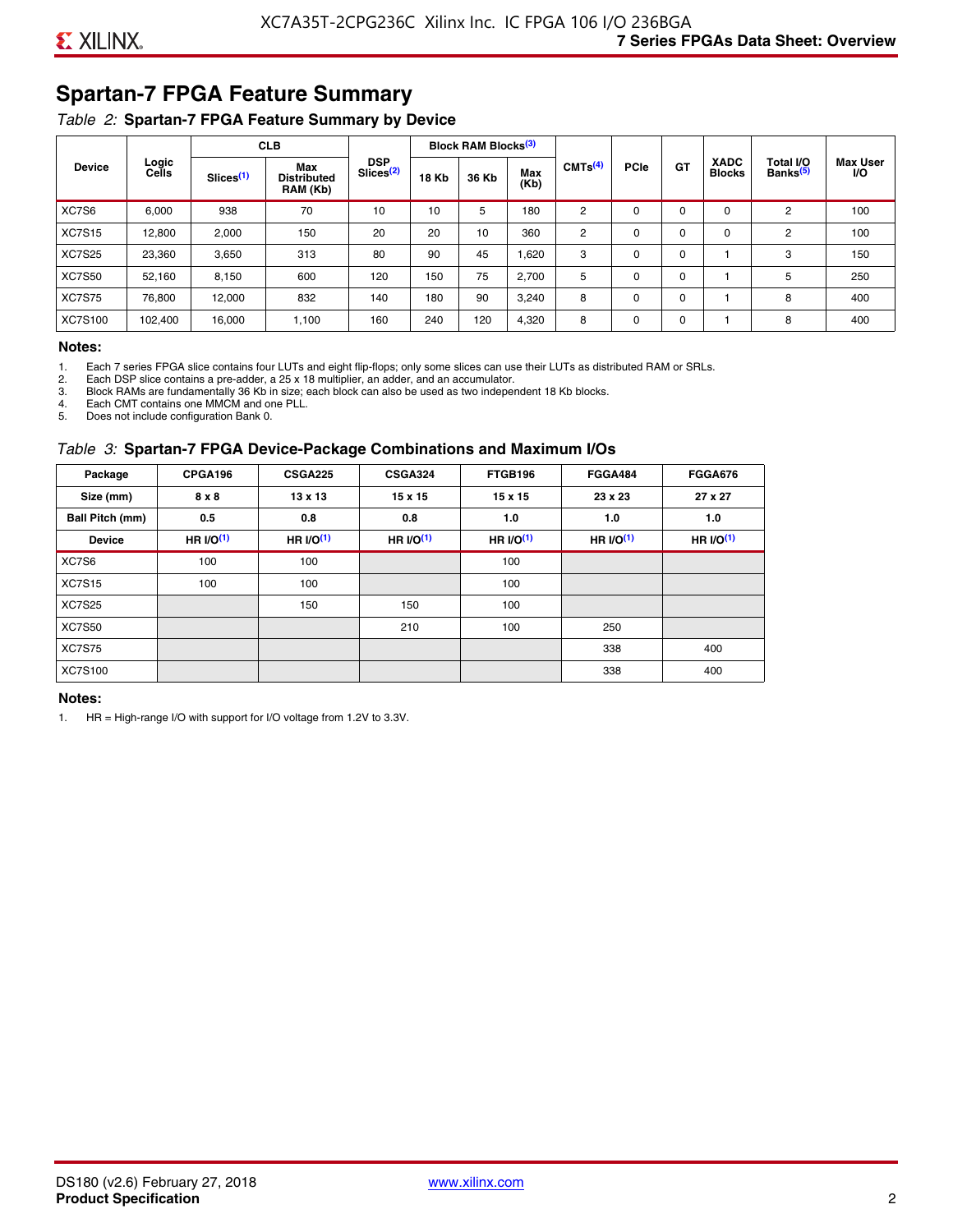### **Artix-7 FPGA Feature Summary**

#### *Table 4:* **Artix-7 FPGA Feature Summary by Device**

|                 | Logic   |                       | <b>Configurable Logic Blocks</b><br>(CLBs) | <b>DSP48E1</b>        |       | Block RAM Blocks <sup>(3)</sup> |             |                     |              |             | <b>XADC</b>   | Total I/O            | <b>Max User</b> |
|-----------------|---------|-----------------------|--------------------------------------------|-----------------------|-------|---------------------------------|-------------|---------------------|--------------|-------------|---------------|----------------------|-----------------|
| <b>Device</b>   | Cells   | Slices <sup>(1)</sup> | Max<br><b>Distributed</b><br>RAM (Kb)      | Slices <sup>(2)</sup> | 18 Kb | 36 Kb                           | Max<br>(Kb) | CMTS <sup>(4)</sup> | $PC1e^{(5)}$ | <b>GTPs</b> | <b>Blocks</b> | Banks <sup>(6)</sup> | 1/O(7)          |
| XC7A12T         | 12,800  | 2,000                 | 171                                        | 40                    | 40    | 20                              | 720         | 3                   |              | 2           |               | 3                    | 150             |
| XC7A15T         | 16,640  | 2,600                 | 200                                        | 45                    | 50    | 25                              | 900         | 5                   |              | 4           |               | 5                    | 250             |
| XC7A25T         | 23,360  | 3,650                 | 313                                        | 80                    | 90    | 45                              | 1,620       | 3                   |              | 4           |               | 3                    | 150             |
| XC7A35T         | 33,280  | 5,200                 | 400                                        | 90                    | 100   | 50                              | 1,800       | 5                   |              | 4           |               | 5                    | 250             |
| XC7A50T         | 52,160  | 8,150                 | 600                                        | 120                   | 150   | 75                              | 2,700       | 5                   |              | 4           |               | 5                    | 250             |
| XC7A75T         | 75,520  | 11.800                | 892                                        | 180                   | 210   | 105                             | 3.780       | 6                   |              | 8           |               | 6                    | 300             |
| <b>XC7A100T</b> | 101.440 | 15,850                | 1,188                                      | 240                   | 270   | 135                             | 4,860       | 6                   |              | 8           |               | 6                    | 300             |
| <b>XC7A200T</b> | 215,360 | 33,650                | 2,888                                      | 740                   | 730   | 365                             | 13,140      | 10                  |              | 16          |               | 10                   | 500             |

**Notes:**  Each 7 series FPGA slice contains four LUTs and eight flip-flops; only some slices can use their LUTs as distributed RAM or SRLs.

2. Each DSP slice contains a pre-adder, a 25 x 18 multiplier, an adder, and an accumulator.

3. Block RAMs are fundamentally 36 Kb in size; each block can also be used as two independent 18 Kb blocks.

4. Each CMT contains one MMCM and one PLL.<br>5. Artix-7 FPGA Interface Blocks for PCI Express

5. Artix-7 FPGA Interface Blocks for PCI Express support up to x4 Gen 2.<br>6. Does not include configuration Bank 0.

6. Does not include configuration Bank 0.

This number does not include GTP transceivers.

#### *Table 5:* **Artix-7 FPGA Device-Package Combinations and Maximum I/Os**

| Package <sup>(1)</sup>    |            | <b>CPG236</b>     |                | <b>CPG238</b>  |            | <b>CSG324</b> |                | <b>CSG325</b>     |       | <b>FTG256</b>     |            | <b>SBG484</b>     |                | FGG484 <sup>(2)</sup> |                | FBG484 <sup>(2)</sup> |       | FGG676 <sup>(3)</sup> |            | FBG676 <sup>(3)</sup> |            | <b>FFG1156</b> |
|---------------------------|------------|-------------------|----------------|----------------|------------|---------------|----------------|-------------------|-------|-------------------|------------|-------------------|----------------|-----------------------|----------------|-----------------------|-------|-----------------------|------------|-----------------------|------------|----------------|
| Size (mm)                 |            | $10 \times 10$    |                | $10 \times 10$ |            | 15 x 15       |                | 15 x 15           |       | $17 \times 17$    |            | $19 \times 19$    |                | 23 x 23               |                | 23 x 23               |       | 27 x 27               |            | 27 x 27               |            | 35 x 35        |
| <b>Ball Pitch</b><br>(mm) |            | 0.5               |                | 0.5            |            | 0.8           | 0.8            |                   |       | 1.0               |            | 0.8               |                | 1.0                   |                | 1.0                   |       | 1.0                   |            | 1.0                   |            | 1.0            |
| <b>Device</b>             | <b>GTP</b> | <b>VO</b>         | <b>GTP</b>     | <b>VO</b>      | <b>GTP</b> | <b>VO</b>     | <b>GTP</b>     | <b>VO</b>         | G(TP) | VO.               | <b>GTP</b> | VO.               | G(TP)          | <b>VO</b>             | <b>GTP</b>     | <b>VO</b>             | G(TP) | <b>VO</b>             | <b>GTP</b> | <b>VO</b>             | <b>GTP</b> | <b>VO</b>      |
|                           | (4)        | HR <sup>(5)</sup> | (4)            | HR(5)          | (4)        | HP(5)         | (4)            | HR <sup>(5)</sup> |       | HR <sup>(5)</sup> |            | HR <sup>(5)</sup> |                | HR <sup>(5)</sup>     |                | HR <sup>(5)</sup>     |       | HR <sup>(5)</sup>     |            | HR <sup>(5)</sup>     |            | HR(5)          |
| XC7A12T                   |            |                   | $\overline{2}$ | 112            |            |               | $\overline{2}$ | 150               |       |                   |            |                   |                |                       |                |                       |       |                       |            |                       |            |                |
| XC7A15T                   | 2          | 106               |                |                | 0          | 210           | 4              | 150               | 0     | 170               |            |                   | $\overline{4}$ | 250                   |                |                       |       |                       |            |                       |            |                |
| XC7A25T                   |            |                   | 2              | 112            |            |               | 4              | 150               |       |                   |            |                   |                |                       |                |                       |       |                       |            |                       |            |                |
| XC7A35T                   | 2          | 106               |                |                | 0          | 210           | 4              | 150               | 0     | 170               |            |                   | 4              | 250                   |                |                       |       |                       |            |                       |            |                |
| XC7A50T                   | 2          | 106               |                |                | 0          | 210           | 4              | 150               | 0     | 170               |            |                   | 4              | 250                   |                |                       |       |                       |            |                       |            |                |
| XC7A75T                   |            |                   |                |                | 0          | 210           |                |                   | 0     | 170               |            |                   | 4              | 285                   |                |                       | 8     | 300                   |            |                       |            |                |
| <b>XC7A100T</b>           |            |                   |                |                | 0          | 210           |                |                   | 0     | 170               |            |                   | $\overline{4}$ | 285                   |                |                       | 8     | 300                   |            |                       |            |                |
| <b>XC7A200T</b>           |            |                   |                |                |            |               |                |                   |       |                   | 4          | 285               |                |                       | $\overline{4}$ | 285                   |       |                       | 8          | 400                   | 16         | 500            |

#### **Notes:**

1. All packages listed are Pb-free (SBG, FBG, FFG with exemption 15). Some packages are available in Pb option.

2. Devices in FGG484 and FBG484 are footprint compatible.

3. Devices in FGG676 and FBG676 are footprint compatible.

4. GTP transceivers in CP, CS, FT, and FG packages support data rates up to 6.25 Gb/s.<br>5. HR = High-range I/O with support for I/O voltage from 1.2V to 3.3V.

HR = High-range I/O with support for I/O voltage from 1.2V to 3.3V.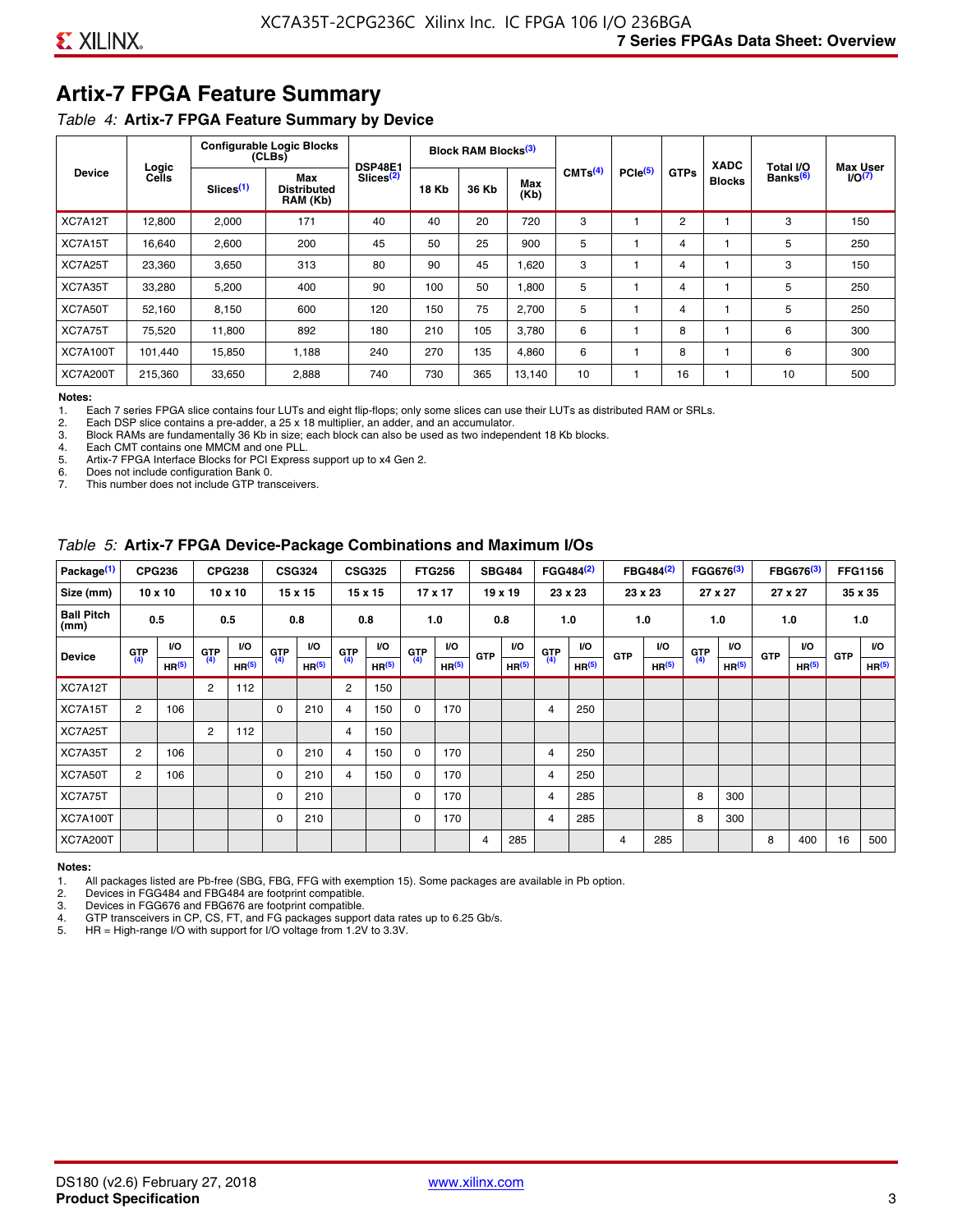### **Kintex-7 FPGA Feature Summary**

#### *Table 6:* **Kintex-7 FPGA Feature Summary by Device**

|                 |                |                       | <b>Configurable Logic</b><br><b>Blocks (CLBs)</b> | <b>DSP</b>            |              | Block RAM Blocks <sup>(3)</sup> |          |                     |                     |             | <b>XADC</b>   | Total I/O            | Max            |
|-----------------|----------------|-----------------------|---------------------------------------------------|-----------------------|--------------|---------------------------------|----------|---------------------|---------------------|-------------|---------------|----------------------|----------------|
| <b>Device</b>   | Logic<br>Cells | Slices <sup>(1)</sup> | Max<br>Distributed<br>RAM (Kb)                    | Slices <sup>(2)</sup> | <b>18 Kb</b> | 36 Kb                           | Max (Kb) | CMTS <sup>(4)</sup> | PCle <sup>(5)</sup> | <b>GTXs</b> | <b>Blocks</b> | Banks <sup>(6)</sup> | User<br>1/O(7) |
| XC7K70T         | 65.600         | 10,250                | 838                                               | 240                   | 270          | 135                             | 4,860    | 6                   |                     | 8           |               | 6                    | 300            |
| <b>XC7K160T</b> | 162,240        | 25,350                | 2,188                                             | 600                   | 650          | 325                             | 11,700   | 8                   |                     | 8           |               | 8                    | 400            |
| <b>XC7K325T</b> | 326.080        | 50,950                | 4,000                                             | 840                   | 890          | 445                             | 16,020   | 10                  |                     | 16          |               | 10                   | 500            |
| <b>XC7K355T</b> | 356.160        | 55,650                | 5,088                                             | 1.440                 | 1.430        | 715                             | 25,740   | 6                   |                     | 24          |               | 6                    | 300            |
| <b>XC7K410T</b> | 406.720        | 63,550                | 5,663                                             | .540                  | 1,590        | 795                             | 28,620   | 10                  |                     | 16          |               | 10                   | 500            |
| <b>XC7K420T</b> | 416.960        | 65.150                | 5,938                                             | 1,680                 | 1,670        | 835                             | 30,060   | 8                   |                     | 32          |               | 8                    | 400            |
| <b>XC7K480T</b> | 477,760        | 74,650                | 6,788                                             | 1,920                 | 1,910        | 955                             | 34,380   | 8                   |                     | 32          |               | 8                    | 400            |

#### **Notes:**

1. Each 7 series FPGA slice contains four LUTs and eight flip-flops; only some slices can use their LUTs as distributed RAM or SRLs.<br>2. Each DSP slice contains a pre-adder, a 25 x 18 multiplier, an adder, and an accumulato

Each DSP slice contains a pre-adder, a 25 x 18 multiplier, an adder, and an accumulator.

3. Block RAMs are fundamentally 36 Kb in size; each block can also be used as two independent 18 Kb blocks.

4. Each CMT contains one MMCM and one PLL.

5. Kintex-7 FPGA Interface Blocks for PCI Express support up to x8 Gen 2.

6. Does not include configuration Bank 0.

7. This number does not include GTX transceivers.

#### *Table 7:* **Kintex-7 FPGA Device-Package Combinations and Maximum I/Os**

| Package <sup>(1)</sup>    |            | <b>FBG484</b>     |                   |            | FBG676 <sup>(2)</sup> |                   |            | FFG676 <sup>(2)</sup> |                   |            | FBG900 <sup>(3)</sup> |                   |            | FFG900 <sup>(3)</sup> |                   |            | <b>FFG901</b>     |                   |            | <b>FFG1156</b>    |                   |
|---------------------------|------------|-------------------|-------------------|------------|-----------------------|-------------------|------------|-----------------------|-------------------|------------|-----------------------|-------------------|------------|-----------------------|-------------------|------------|-------------------|-------------------|------------|-------------------|-------------------|
| Size (mm)                 |            | 23 x 23           |                   |            | 27 x 27               |                   |            | 27 x 27               |                   |            | 31 x 31               |                   |            | 31 x 31               |                   |            | 31 x 31           |                   |            | 35 x 35           |                   |
| <b>Ball Pitch</b><br>(mm) |            | 1.0               |                   |            | 1.0<br><b>VO</b>      |                   |            | 1.0                   |                   |            | 1.0                   |                   |            | 1.0                   |                   |            | 1.0               |                   |            | 1.0               |                   |
| <b>Device</b>             | <b>GTX</b> |                   | VO.               | <b>GTX</b> |                       |                   | <b>GTX</b> |                       | <b>VO</b>         | <b>GTX</b> |                       | <b>VO</b>         | <b>GTX</b> | <b>VO</b>             |                   | <b>GTX</b> |                   | VO                | <b>GTX</b> | <b>VO</b>         |                   |
|                           | (4)        | HR <sup>(5)</sup> | HP <sup>(6)</sup> | (4)        | HR <sup>(5)</sup>     | HP <sup>(6)</sup> |            | HR <sup>(5)</sup>     | HP <sup>(6)</sup> | (4)        | HR <sup>(5)</sup>     | HP <sup>(6)</sup> |            | HR <sup>(5)</sup>     | HP <sup>(6)</sup> |            | HR <sup>(5)</sup> | HP <sup>(6)</sup> |            | HR <sup>(5)</sup> | HP <sup>(6)</sup> |
| XC7K70T                   | 4          | 185               | 100               | 8          | 200                   | 100               |            |                       |                   |            |                       |                   |            |                       |                   |            |                   |                   |            |                   |                   |
| <b>XC7K160T</b>           | 4          | 185               | 100               | 8          | 250                   | 150               | 8          | 250                   | 150               |            |                       |                   |            |                       |                   |            |                   |                   |            |                   |                   |
| <b>XC7K325T</b>           |            |                   |                   | 8          | 250                   | 150               | 8          | 250                   | 150               | 16         | 350                   | 150               | 16         | 350                   | 150               |            |                   |                   |            |                   |                   |
| <b>XC7K355T</b>           |            |                   |                   |            |                       |                   |            |                       |                   |            |                       |                   |            |                       |                   | 24         | 300               | 0                 |            |                   |                   |
| <b>XC7K410T</b>           |            |                   |                   | 8          | 250                   | 150               | 8          | 250                   | 150               | 16         | 350                   | 150               | 16         | 350                   | 150               |            |                   |                   |            |                   |                   |
| <b>XC7K420T</b>           |            |                   |                   |            |                       |                   |            |                       |                   |            |                       |                   |            |                       |                   | 28         | 380               | $\Omega$          | 32         | 400               | $\Omega$          |
| <b>XC7K480T</b>           |            |                   |                   |            |                       |                   |            |                       |                   |            |                       |                   |            |                       |                   | 28         | 380               | 0                 | 32         | 400               | $\Omega$          |

#### **Notes:**

1. All packages listed are Pb-free (FBG, FFG with exemption 15). Some packages are available in Pb option.

2. Devices in FBG676 and FFG676 are footprint compatible.

3. Devices in FBG900 and FFG900 are footprint compatible. 4. GTX transceivers in FB packages support the following maximum data rates: 10.3Gb/s in FBG484; 6.6Gb/s in FBG676 and FBG900. Refer to *Kintex-7 FPGAs Data Sheet: DC and AC Switching Characteristics* [\(DS182](https://www.xilinx.com/support/documentation/data_sheets/ds182_Kintex_7_Data_Sheet.pdf)) for details.

5. HR = High-range I/O with support for I/O voltage from 1.2V to 3.3V.

6. HP = High-performance I/O with support for I/O voltage from 1.2V to 1.8V.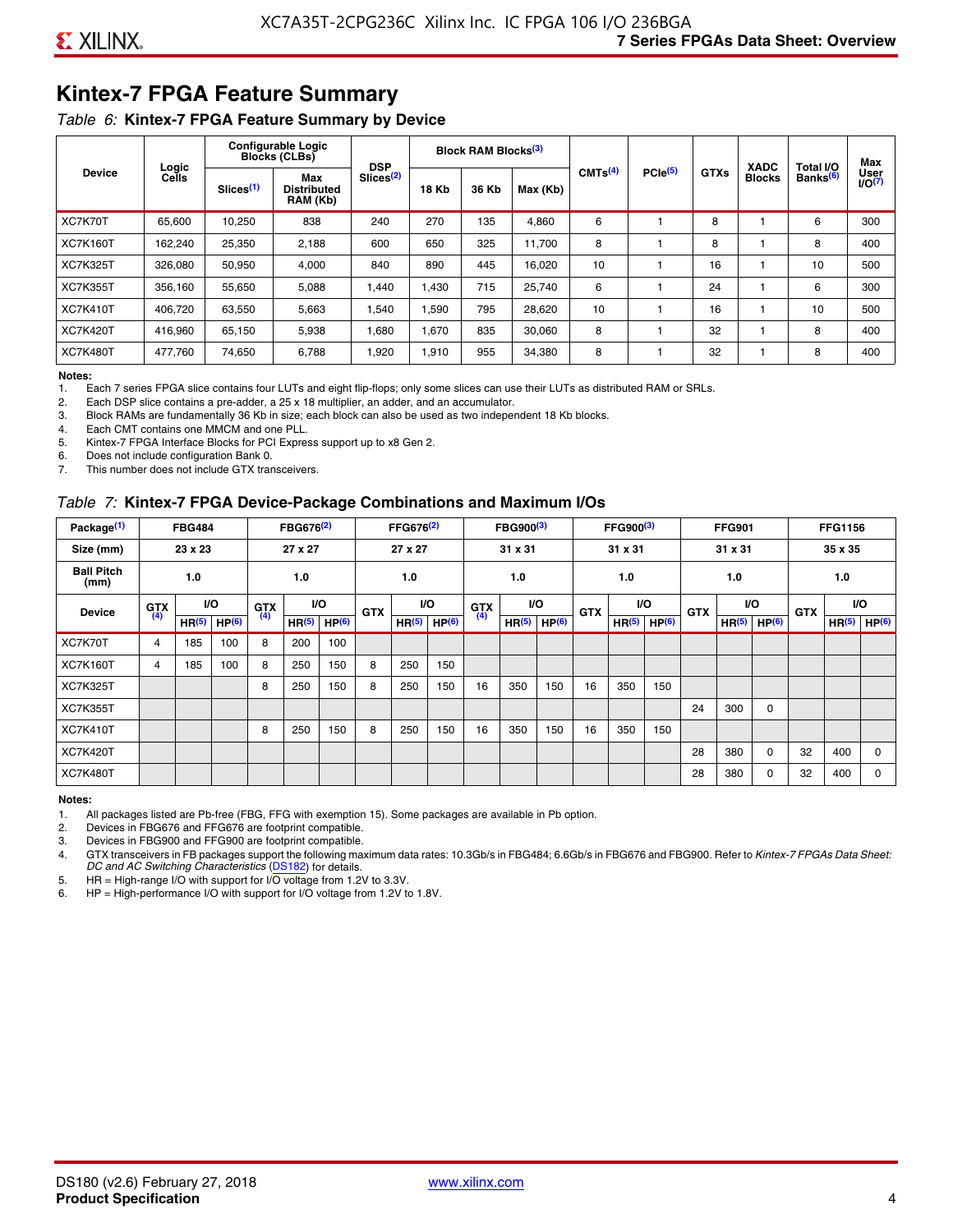### **Virtex-7 FPGA Feature Summary**

#### *Table 8:* **Virtex-7 FPGA Feature Summary**

|                       |                |                       | <b>Configurable Logic</b><br><b>Blocks (CLBs)</b> | <b>DSP</b>            |       | <b>Block RAM Blocks<sup>(4)</sup></b> |             | <b>CMTs</b> | <b>PCIe</b>    |            |            |          | <b>XADC</b>   | Total I/O            | Max                              |                     |
|-----------------------|----------------|-----------------------|---------------------------------------------------|-----------------------|-------|---------------------------------------|-------------|-------------|----------------|------------|------------|----------|---------------|----------------------|----------------------------------|---------------------|
| Device <sup>(1)</sup> | Logic<br>Cells | Slices <sup>(2)</sup> | Max<br><b>Distributed</b><br>RAM (Kb)             | Slices <sup>(3)</sup> | 18 Kb | 36 Kb                                 | Max<br>(Kb) | (5)         | (6)            | <b>GTX</b> | <b>GTH</b> | GTZ      | <b>Blocks</b> | Banks <sup>(7)</sup> | <b>User</b><br>IO <sup>(8)</sup> | SLRs <sup>(9)</sup> |
| <b>XC7V585T</b>       | 582.720        | 91,050                | 6,938                                             | .260                  | 1,590 | 795                                   | 28,620      | 18          | 3              | 36         | $\Omega$   | 0        |               | 17                   | 850                              | N/A                 |
| <b>XC7V2000T</b>      | 1,954,560      | 305,400               | 21,550                                            | 2,160                 | 2,584 | ,292                                  | 46,512      | 24          | 4              | 36         | $\Omega$   | $\Omega$ |               | 24                   | 1,200                            | 4                   |
| XC7VX330T             | 326,400        | 51,000                | 4,388                                             | 1,120                 | 1,500 | 750                                   | 27,000      | 14          | $\overline{2}$ | $\Omega$   | 28         | 0        |               | 14                   | 700                              | N/A                 |
| XC7VX415T             | 412.160        | 64.400                | 6,525                                             | 2,160                 | 1.760 | 880                                   | 31,680      | 12          | $\overline{2}$ | $\Omega$   | 48         | $\Omega$ |               | 12                   | 600                              | N/A                 |
| XC7VX485T             | 485,760        | 75,900                | 8,175                                             | 2,800                 | 2,060 | 1,030                                 | 37,080      | 14          | 4              | 56         | $\Omega$   | $\Omega$ |               | 14                   | 700                              | N/A                 |
| XC7VX550T             | 554,240        | 86,600                | 8,725                                             | 2,880                 | 2,360 | 1,180                                 | 42,480      | 20          | $\overline{2}$ | $\Omega$   | 80         | $\Omega$ |               | 16                   | 600                              | N/A                 |
| XC7VX690T             | 693,120        | 108,300               | 10,888                                            | 3,600                 | 2,940 | 1,470                                 | 52,920      | 20          | 3              | $\Omega$   | 80         | $\Omega$ |               | 20                   | 1,000                            | N/A                 |
| XC7VX980T             | 979,200        | 153,000               | 13,838                                            | 3,600                 | 3,000 | <b>.500</b>                           | 54,000      | 18          | 3              | $\Omega$   | 72         | $\Omega$ |               | 18                   | 900                              | N/A                 |
| <b>XC7VX1140T</b>     | 1,139,200      | 178.000               | 17.700                                            | 3,360                 | 3,760 | ,880                                  | 67,680      | 24          | 4              | $\Omega$   | 96         | $\Omega$ |               | 22                   | 1.100                            | 4                   |
| XC7VH580T             | 580,480        | 90,700                | 8,850                                             | <b>080.</b>           | 1,880 | 940                                   | 33,840      | 12          | 2              | $\Omega$   | 48         | 8        |               | 12                   | 600                              | $\overline{c}$      |
| XC7VH870T             | 876,160        | 136,900               | 13,275                                            | 2,520                 | 2,820 | 1,410                                 | 50,760      | 18          | 3              | $\Omega$   | 72         | 16       |               | 6                    | 300                              | 3                   |

#### **Notes:**

1. EasyPath™-7 FPGAs are also available to provide a fast, simple, and risk-free solution for cost reducing Virtex-7 T and Virtex-7 XT FPGA designs

2. Each 7 series FPGA slice contains four LUTs and eight flip-flops; only some slices can use their LUTs as distributed RAM or SRLs.

Each DSP slice contains a pre-adder, a 25 x 18 multiplier, an adder, and an accumulator.

4. Block RAMs are fundamentally 36 Kb in size; each block can also be used as two independent 18 Kb blocks.

5. Each CMT contains one MMCM and one PLL.

6. Virtex-7 T FPGA Interface Blocks for PCI Express support up to x8 Gen 2. Virtex-7 XT and Virtex-7 HT Interface Blocks for PCI Express support up to x8 Gen 3, with the exception of the XC7VX485T device, which supports x8 Gen 2.

7. Does not include configuration Bank 0.

8. This number does not include GTX, GTH, or GTZ transceivers.

9. Super logic regions (SLRs) are the constituent parts of FPGAs that use SSI technology. Virtex-7 HT devices use SSI technology to connect SLRs with 28.05 Gb/s transceivers.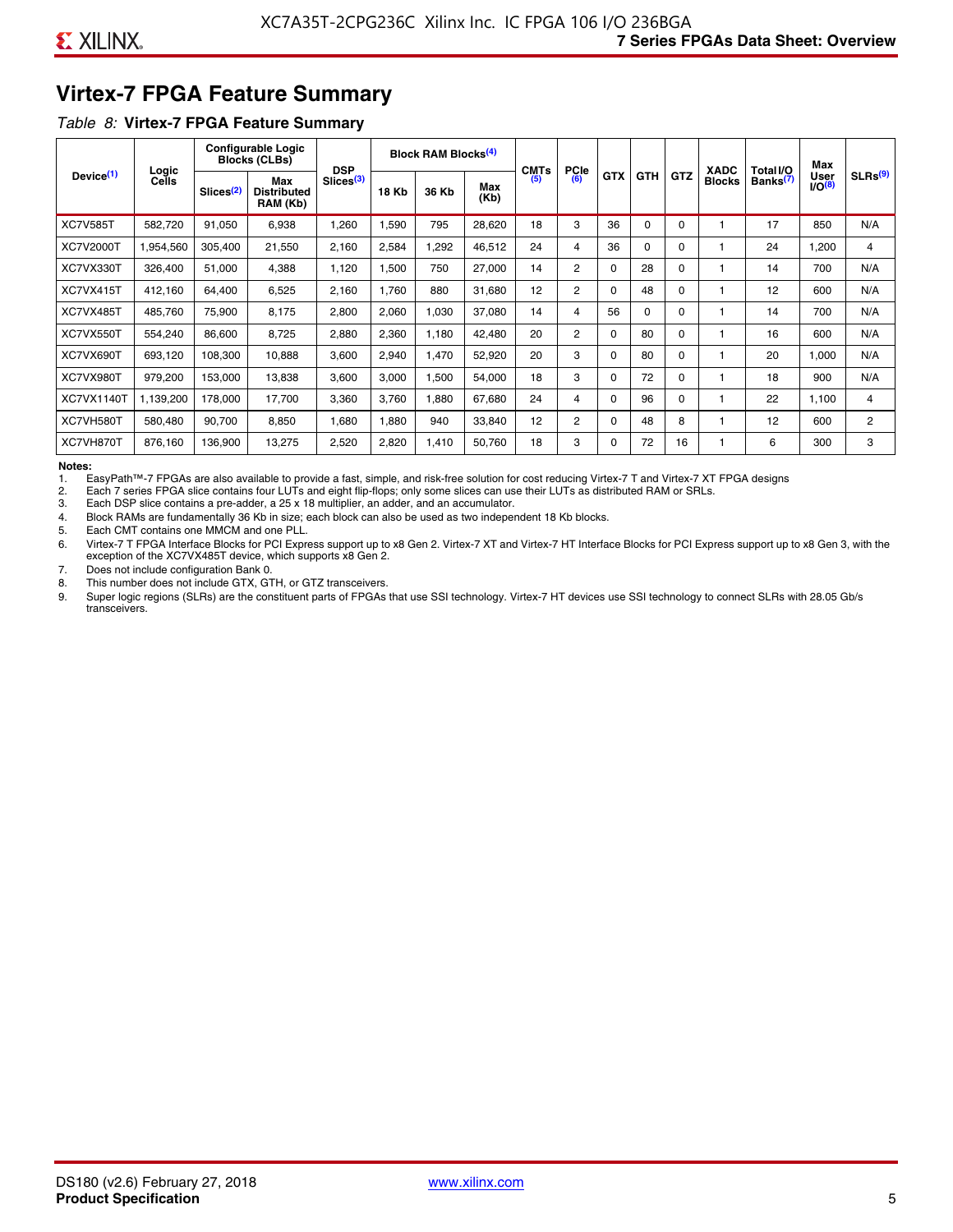#### *Table 9:* **Virtex-7 FPGA Device-Package Combinations and Maximum I/Os**

| Package <sup>(1)</sup> |            |             | <b>FFG1157</b>    |                   |            |            | FFG1761 <sup>(2)</sup> |                   |            |             | FHG1761 <sup>(2)</sup> |                   |            | <b>FLG1925</b>    |                   |
|------------------------|------------|-------------|-------------------|-------------------|------------|------------|------------------------|-------------------|------------|-------------|------------------------|-------------------|------------|-------------------|-------------------|
| Size (mm)              |            |             | 35 x 35           |                   |            |            | 42.5 x 42.5            |                   |            |             | 45 x 45                |                   |            | 45 x 45           |                   |
| <b>Ball Pitch</b>      |            |             | 1.0               |                   |            |            | 1.0                    |                   |            |             | 1.0                    |                   |            | 1.0               |                   |
| <b>Device</b>          | <b>GTX</b> | <b>GTH</b>  |                   | VO.               | <b>GTX</b> | <b>GTH</b> |                        | I/O               | <b>GTX</b> | <b>GTH</b>  | VO.                    |                   | <b>GTX</b> |                   | VO.               |
|                        |            |             | HR <sup>(3)</sup> | HP <sup>(4)</sup> |            |            | HR <sup>(3)</sup>      | HP <sup>(4)</sup> |            |             | HR <sup>(3)</sup>      | HP <sup>(4)</sup> |            | HR <sup>(3)</sup> | HP <sup>(4)</sup> |
| <b>XC7V585T</b>        | 20         | $\mathbf 0$ | 0                 | 600               | 36         | 0          | 100                    | 750               |            |             |                        |                   |            |                   |                   |
| XC7V2000T              |            |             |                   |                   |            |            |                        |                   | 36         | $\mathbf 0$ | $\mathbf 0$            | 850               | 16         | 0                 | 1,200             |
| XC7VX330T              | $\Omega$   | 20          | $\Omega$          | 600               | $\Omega$   | 28         | 50                     | 650               |            |             |                        |                   |            |                   |                   |
| XC7VX415T              | $\Omega$   | 20          | $\Omega$          | 600               |            |            |                        |                   |            |             |                        |                   |            |                   |                   |
| XC7VX485T              | 20         | 0           | 0                 | 600               | 28         | 0          | 0                      | 700               |            |             |                        |                   |            |                   |                   |
| XC7VX550T              |            |             |                   |                   |            |            |                        |                   |            |             |                        |                   |            |                   |                   |
| XC7VX690T              | $\Omega$   | 20          | $\Omega$          | 600               | $\Omega$   | 36         | 0                      | 850               |            |             |                        |                   |            |                   |                   |
| XC7VX980T              |            |             |                   |                   |            |            |                        |                   |            |             |                        |                   |            |                   |                   |
| XC7VX1140T             |            |             |                   |                   |            |            |                        |                   |            |             |                        |                   |            |                   |                   |

#### **Notes:**

1. All packages listed are Pb-free (FFG, FHG, FLG with exemption 15). Some packages are available in Pb option.

2. Devices in FFG1761 and FHG1761 are footprint compatible.<br>3. HR = High-range I/O with support for I/O voltage from 1.2V to

HR = High-range I/O with support for I/O voltage from 1.2V to 3.3V.

4. HP = High-performance I/O with support for I/O voltage from 1.2V to 1.8V.

#### *Table 10:* **Virtex-7 FPGA Device-Package Combinations and Maximum I/Os - Continued**

| Package <sup>(1)</sup> |          | <b>FFG1158</b> |                  |            | FFG1926 <sup>(2)</sup> |                  |            | FLG1926 <sup>(2)</sup> |                  |    | <b>FFG1927</b> |                  |            | FFG1928 <sup>(3)</sup> |                  |            | FLG1928 <sup>(3)</sup> |                  |            | FFG1930 <sup>(4)</sup> |           |            | FLG1930 <sup>(4)</sup> |                  |
|------------------------|----------|----------------|------------------|------------|------------------------|------------------|------------|------------------------|------------------|----|----------------|------------------|------------|------------------------|------------------|------------|------------------------|------------------|------------|------------------------|-----------|------------|------------------------|------------------|
| Size (mm)              |          | 35 x 35        |                  |            | 45 x 45                |                  |            | 45 x 45                |                  |    | 45 x 45        |                  |            | 45 x 45                |                  |            | 45 x 45                |                  |            | 45 x 45                |           |            | 45 x 45                |                  |
| <b>Ball Pitch</b>      |          | 1.0            |                  |            | 1.0                    |                  |            | 1.0                    |                  |    | 1.0            |                  |            | 1.0                    |                  |            | 1.0                    |                  |            | 1.0                    |           |            | 1.0                    |                  |
|                        |          |                | <b>VO</b>        |            |                        | <b>VO</b>        |            |                        | VO.              |    |                | <b>VO</b>        |            |                        | <b>VO</b>        |            |                        | <b>VO</b>        |            |                        | <b>VO</b> |            |                        | <b>VO</b>        |
| <b>Device</b>          |          | <b>GTX GTH</b> | <b>HP</b><br>(5) | <b>GTX</b> | <b>GTH</b>             | <b>HP</b><br>(5) | <b>GTX</b> | <b>GTH</b>             | <b>HP</b><br>(5) |    | <b>GTX GTH</b> | <b>HP</b><br>(5) | <b>GTX</b> | <b>GTH</b>             | <b>HP</b><br>(5) | <b>GTX</b> | <b>GTH</b>             | <b>HP</b><br>(5) | <b>GTX</b> | GTH                    | HP<br>(5) | <b>GTX</b> | GTH                    | <b>HP</b><br>(5) |
| <b>XC7V585T</b>        |          |                |                  |            |                        |                  |            |                        |                  |    |                |                  |            |                        |                  |            |                        |                  |            |                        |           |            |                        |                  |
| <b>XC7V2000T</b>       |          |                |                  |            |                        |                  |            |                        |                  |    |                |                  |            |                        |                  |            |                        |                  |            |                        |           |            |                        |                  |
| XC7VX330T              |          |                |                  |            |                        |                  |            |                        |                  |    |                |                  |            |                        |                  |            |                        |                  |            |                        |           |            |                        |                  |
| XC7VX415T              | $\Omega$ | 48             | 350              |            |                        |                  |            |                        |                  | 0  | 48             | 600              |            |                        |                  |            |                        |                  |            |                        |           |            |                        |                  |
| XC7VX485T              | 48       | $\Omega$       | 350              |            |                        |                  |            |                        |                  | 56 | 0              | 600              |            |                        |                  |            |                        |                  | 24         | $\Omega$               | 700       |            |                        |                  |
| XC7VX550T              | $\Omega$ | 48             | 350              |            |                        |                  |            |                        |                  | 0  | 80             | 600              |            |                        |                  |            |                        |                  |            |                        |           |            |                        |                  |
| XC7VX690T              | $\Omega$ | 48             | 350              | $\Omega$   | 64                     | 720              |            |                        |                  | 0  | 80             | 600              |            |                        |                  |            |                        |                  | 0          | 24                     | 1,000     |            |                        |                  |
| XC7VX980T              |          |                |                  | $\Omega$   | 64                     | 720              |            |                        |                  |    |                |                  | $\Omega$   | 72                     | 480              |            |                        |                  | 0          | 24                     | 900       |            |                        |                  |
| <b>XC7VX1140T</b>      |          |                |                  |            |                        |                  | $\Omega$   | 64                     | 720              |    |                |                  |            |                        |                  | $\Omega$   | 96                     | 480              |            |                        |           | $\Omega$   | 24                     | 1,100            |

**Notes:** 

1. All packages listed are Pb-free (FFG, FLG with exemption 15). Some packages are available in Pb option.<br>2. Devices in FFG1926 and FLG1926 are footprint compatible.

2. Devices in FFG1926 and FLG1926 are footprint compatible.

3. Devices in FFG1928 and FLG1928 are footprint compatible.

4. Devices in FFG1930 and FLG1930 are footprint compatible.<br>5. HP = High-performance I/O with support for I/O voltage from HP = High-performance I/O with support for I/O voltage from 1.2V to 1.8V.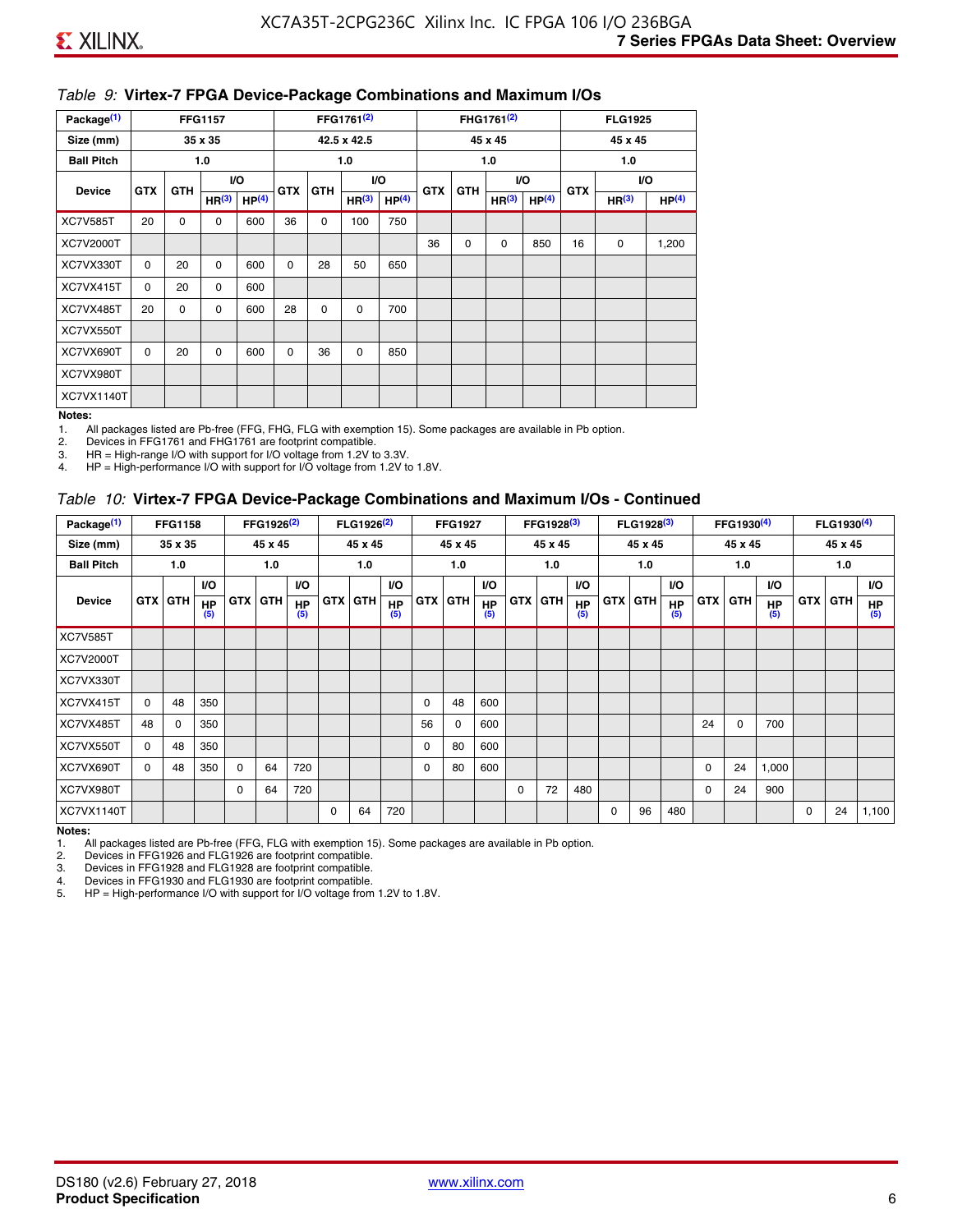#### *Table 11:* **Virtex-7 HT FPGA Device-Package Combinations and Maximum I/Os**

| Package <sup>(1)</sup> |            | <b>FLG1155</b> |       |            | <b>FLG1931</b> |                   |            | <b>FLG1932</b> |                   |
|------------------------|------------|----------------|-------|------------|----------------|-------------------|------------|----------------|-------------------|
| Size (mm)              |            | 35 x 35        |       |            | 45 x 45        |                   |            | 45 x 45        |                   |
| <b>Ball Pitch</b>      |            | 1.0            |       |            | 1.0            |                   |            | 1.0            |                   |
|                        |            |                | VO.   |            |                | <b>VO</b>         |            |                | VO.               |
| <b>Device</b>          | <b>GTH</b> | <b>GTZ</b>     | HP(2) | <b>GTH</b> | <b>GTZ</b>     | HP <sup>(2)</sup> | <b>GTH</b> | <b>GTZ</b>     | HP <sup>(2)</sup> |
| XC7VH580T              | 24         | 8              | 400   | 48         | 8              | 600               |            |                |                   |
| XC7VH870T              |            |                |       |            |                |                   | 72         | 16             | 300               |

#### **Notes:**

1. All packages listed are Pb-free with exemption 15. Some packages are available in Pb option.

2. HP = High-performance I/O with support for I/O voltage from 1.2V to 1.8V.

### **Stacked Silicon Interconnect (SSI) Technology**

There are many challenges associated with creating high capacity FPGAs that Xilinx addresses with the SSI technology. SSI technology enables multiple super logic regions (SLRs) to be combined on a passive interposer layer, using proven manufacturing and assembly techniques from industry leaders, to create a single FPGA with more than ten thousand inter-SLR connections, providing ultra-high bandwidth connectivity with low latency and low power consumption. There are two types of SLRs used in Virtex-7 FPGAs: a logic intensive SLR used in the Virtex-7 T devices and a DSP/block RAM/transceiver-rich SLR used in the Virtex-7 XT and HT devices. SSI technology enables the production of higher capability FPGAs than traditional manufacturing methods, enabling the highest capacity and highest performance FPGAs ever created to reach production more quickly and with less risk than would otherwise be possible. Thousands of super long line (SLL) routing resources and ultra-high performance clock lines that cross between the SLRs ensure that designs span seamlessly across these high-density programmable logic devices.

### **CLBs, Slices, and LUTs**

Some key features of the CLB architecture include:

- Real 6-input look-up tables (LUTs)
- Memory capability within the LUT
- Register and shift register functionality

The LUTs in 7 series FPGAs can be configured as either one 6-input LUT (64-bit ROMs) with one output, or as two 5-input LUTs (32-bit ROMs) with separate outputs but common addresses or logic inputs. Each LUT output can optionally be registered in a flip-flop. Four such LUTs and their eight flip-flops as well as multiplexers and arithmetic carry logic form a slice, and two slices form a configurable logic block (CLB). Four of the eight flip-flops per slice (one per LUT) can optionally be configured as latches.

Between 25–50% of all slices can also use their LUTs as distributed 64-bit RAM or as 32-bit shift registers (SRL32) or as two SRL16s. Modern synthesis tools take advantage of these highly efficient logic, arithmetic, and memory features.

### **Clock Management**

Some of the key highlights of the clock management architecture include:

- High-speed buffers and routing for low-skew clock distribution
- Frequency synthesis and phase shifting
- Low-jitter clock generation and jitter filtering

Each 7 series FPGA has up to 24 clock management tiles (CMTs), each consisting of one mixed-mode clock manager (MMCM) and one phase-locked loop (PLL).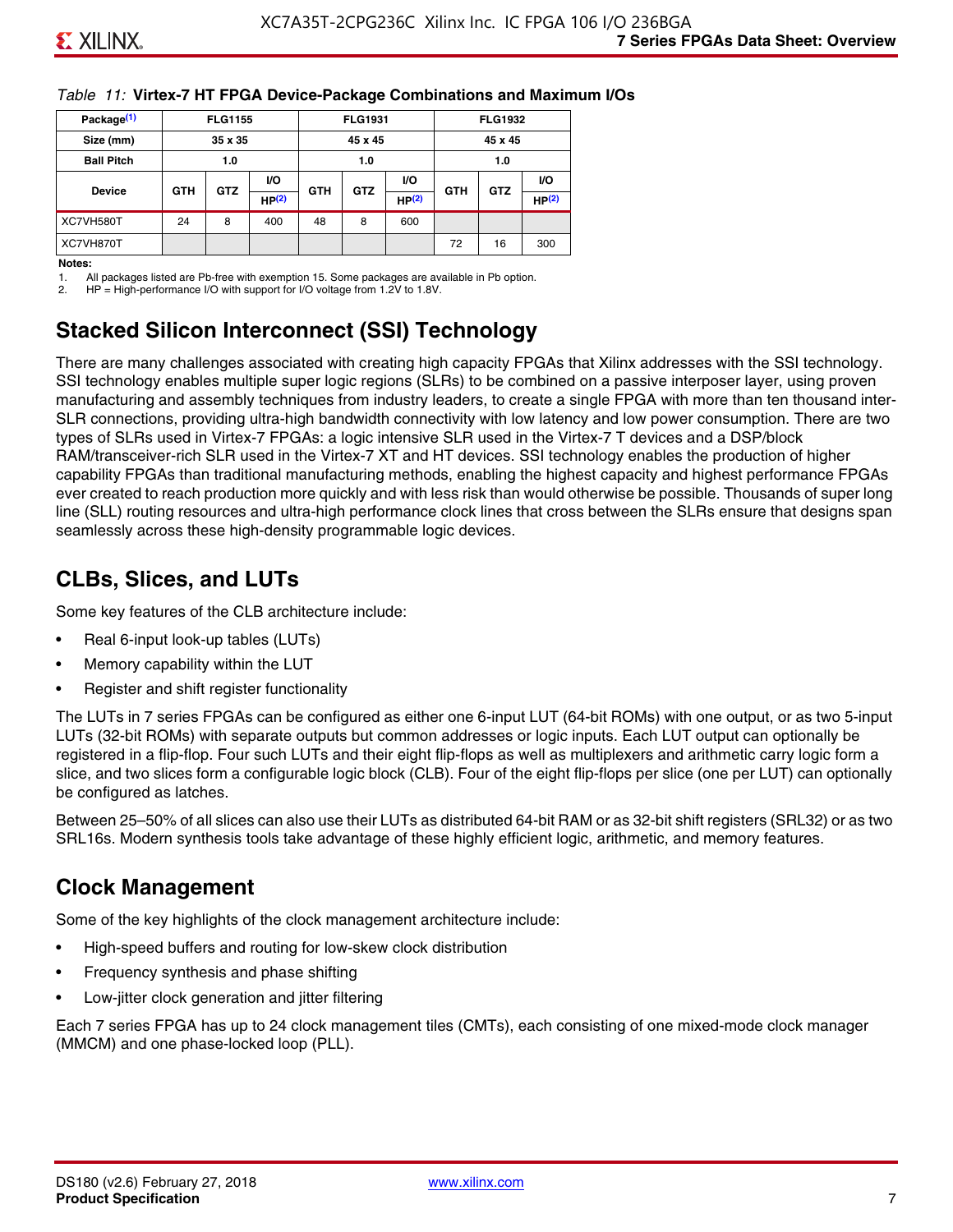### **Mixed-Mode Clock Manager and Phase-Locked Loop**

The MMCM and PLL share many characteristics. Both can serve as a frequency synthesizer for a wide range of frequencies and as a jitter filter for incoming clocks. At the center of both components is a voltage-controlled oscillator (VCO), which speeds up and slows down depending on the input voltage it receives from the phase frequency detector (PFD).

There are three sets of programmable frequency dividers: D, M, and O. The pre-divider D (programmable by configuration and afterwards via DRP) reduces the input frequency and feeds one input of the traditional PLL phase/frequency comparator. The feedback divider M (programmable by configuration and afterwards via DRP) acts as a multiplier because it divides the VCO output frequency before feeding the other input of the phase comparator. D and M must be chosen appropriately to keep the VCO within its specified frequency range. The VCO has eight equally-spaced output phases  $(0^\circ, 45^\circ, 90^\circ, 135^\circ, 180^\circ, 225^\circ, 270^\circ,$  and  $315^\circ$ ). Each can be selected to drive one of the output dividers (six for the PLL, O0 to O5, and seven for the MMCM, O0 to O6), each programmable by configuration to divide by any integer from 1 to 128.

The MMCM and PLL have three input-jitter filter options: low bandwidth, high bandwidth, or optimized mode. Low-bandwidth mode has the best jitter attenuation but not the smallest phase offset. High-bandwidth mode has the best phase offset, but not the best jitter attenuation. Optimized mode allows the tools to find the best setting.

### **MMCM Additional Programmable Features**

The MMCM can have a fractional counter in either the feedback path (acting as a multiplier) or in one output path. Fractional counters allow non-integer increments of  $1/8$  and can thus increase frequency synthesis capabilities by a factor of 8.

The MMCM can also provide fixed or dynamic phase shift in small increments that depend on the VCO frequency. At 1600 MHz, the phase-shift timing increment is 11.2 ps.

### **Clock Distribution**

Each 7 series FPGA provides six different types of clock lines (BUFG, BUFR, BUFIO, BUFH, BUFMR, and the highperformance clock) to address the different clocking requirements of high fanout, short propagation delay, and extremely low skew.

#### **Global Clock Lines**

In each 7 series FPGA (except XC7S6 and XC7S15), 32 global clock lines have the highest fanout and can reach every flipflop clock, clock enable, and set/reset, as well as many logic inputs. There are 12 global clock lines within any clock region driven by the horizontal clock buffers (BUFH). Each BUFH can be independently enabled/disabled, allowing for clocks to be turned off within a region, thereby offering fine-grain control over which clock regions consume power. Global clock lines can be driven by global clock buffers, which can also perform glitchless clock multiplexing and clock enable functions. Global clocks are often driven from the CMT, which can completely eliminate the basic clock distribution delay.

#### **Regional Clocks**

Regional clocks can drive all clock destinations in their region. A region is defined as an area that is 50 I/O and 50 CLB high and half the chip wide. 7 series FPGAs have between two and twenty-four regions. There are four regional clock tracks in every region. Each regional clock buffer can be driven from any of four clock-capable input pins, and its frequency can optionally be divided by any integer from 1 to 8.

#### **I/O Clocks**

I/O clocks are especially fast and serve only I/O logic and serializer/deserializer (SerDes) circuits, as described in the I/O Logic section. The 7 series devices have a direct connection from the MMCM to the I/O for low-jitter, high-performance interfaces.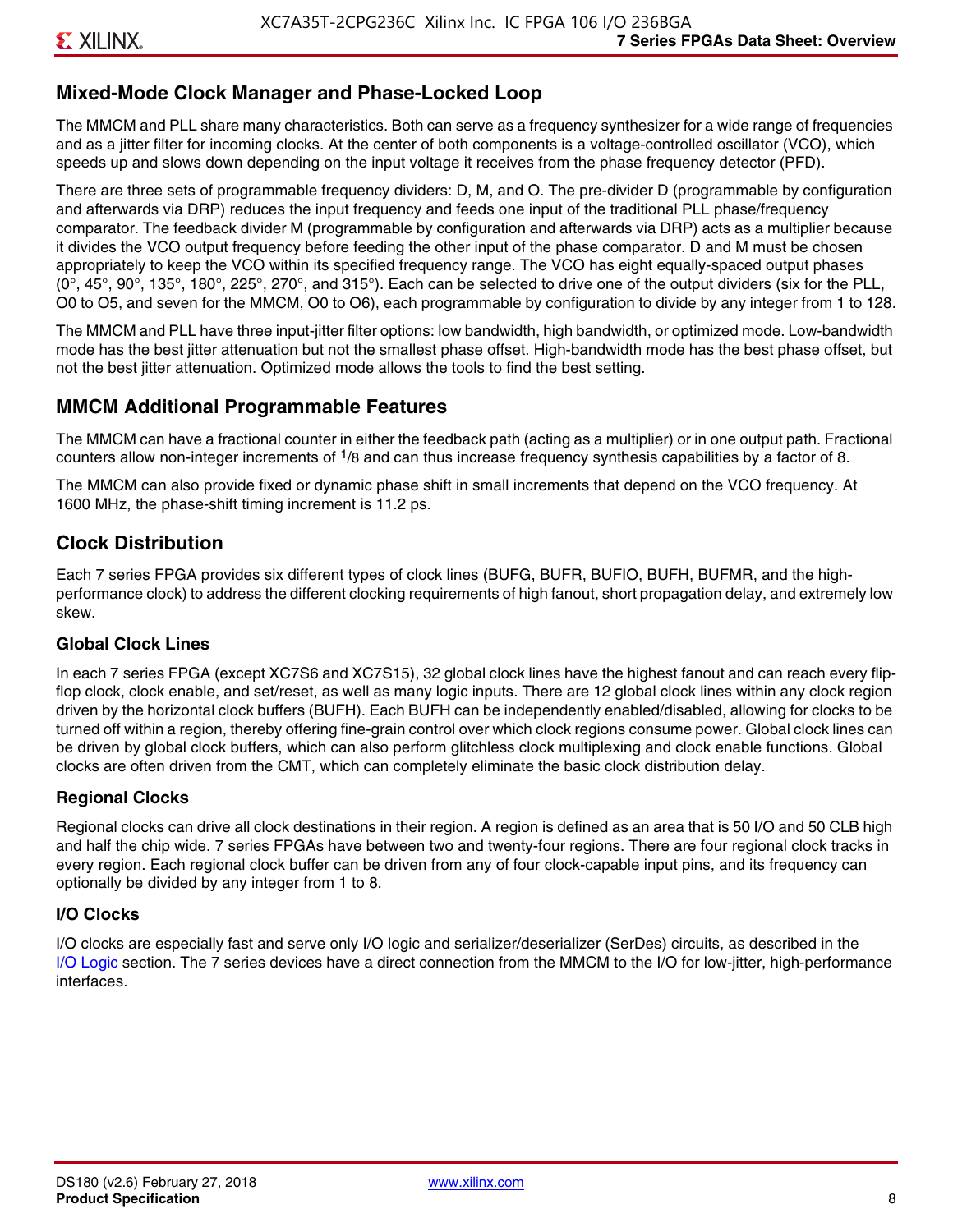### **Block RAM**

Some of the key features of the block RAM include:

- Dual-port 36 Kb block RAM with port widths of up to 72
- Programmable FIFO logic
- Built-in optional error correction circuitry

Every 7 series FPGA has between 5 and 1,880 dual-port block RAMs, each storing 36 Kb. Each block RAM has two completely independent ports that share nothing but the stored data.

#### **Synchronous Operation**

Each memory access, read or write, is controlled by the clock. All inputs, data, address, clock enables, and write enables are registered. Nothing happens without a clock. The input address is always clocked, retaining data until the next operation. An optional output data pipeline register allows higher clock rates at the cost of an extra cycle of latency.

During a write operation, the data output can reflect either the previously stored data, the newly written data, or can remain unchanged.

#### **Programmable Data Width**

Each port can be configured as 32K  $\times$  1, 16K  $\times$  2, 8K  $\times$  4, 4K  $\times$  9 (or 8), 2K  $\times$  18 (or 16), 1K  $\times$  36 (or 32), or 512  $\times$  72 (or 64). The two ports can have different aspect ratios without any constraints.

Each block RAM can be divided into two completely independent 18 Kb block RAMs that can each be configured to any aspect ratio from 16K  $\times$  1 to 512  $\times$  36. Everything described previously for the full 36 Kb block RAM also applies to each of the smaller 18 Kb block RAMs.

Only in simple dual-port (SDP) mode can data widths of greater than 18 bits (18 Kb RAM) or 36 bits (36 Kb RAM) be accessed. In this mode, one port is dedicated to read operation, the other to write operation. In SDP mode, one side (read or write) can be variable, while the other is fixed to 32/36 or 64/72.

Both sides of the dual-port 36 Kb RAM can be of variable width.

Two adjacent 36 Kb block RAMs can be configured as one cascaded 64K × 1 dual-port RAM without any additional logic.

#### **Error Detection and Correction**

Each 64-bit-wide block RAM can generate, store, and utilize eight additional Hamming code bits and perform single-bit error correction and double-bit error detection (ECC) during the read process. The ECC logic can also be used when writing to or reading from external 64- to 72-bit-wide memories.

#### **FIFO Controller**

The built-in FIFO controller for single-clock (synchronous) or dual-clock (asynchronous or multirate) operation increments the internal addresses and provides four handshaking flags: full, empty, almost full, and almost empty. The almost full and almost empty flags are freely programmable. Similar to the block RAM, the FIFO width and depth are programmable, but the write and read ports always have identical width.

First word fall-through mode presents the first-written word on the data output even before the first read operation. After the first word has been read, there is no difference between this mode and the standard mode.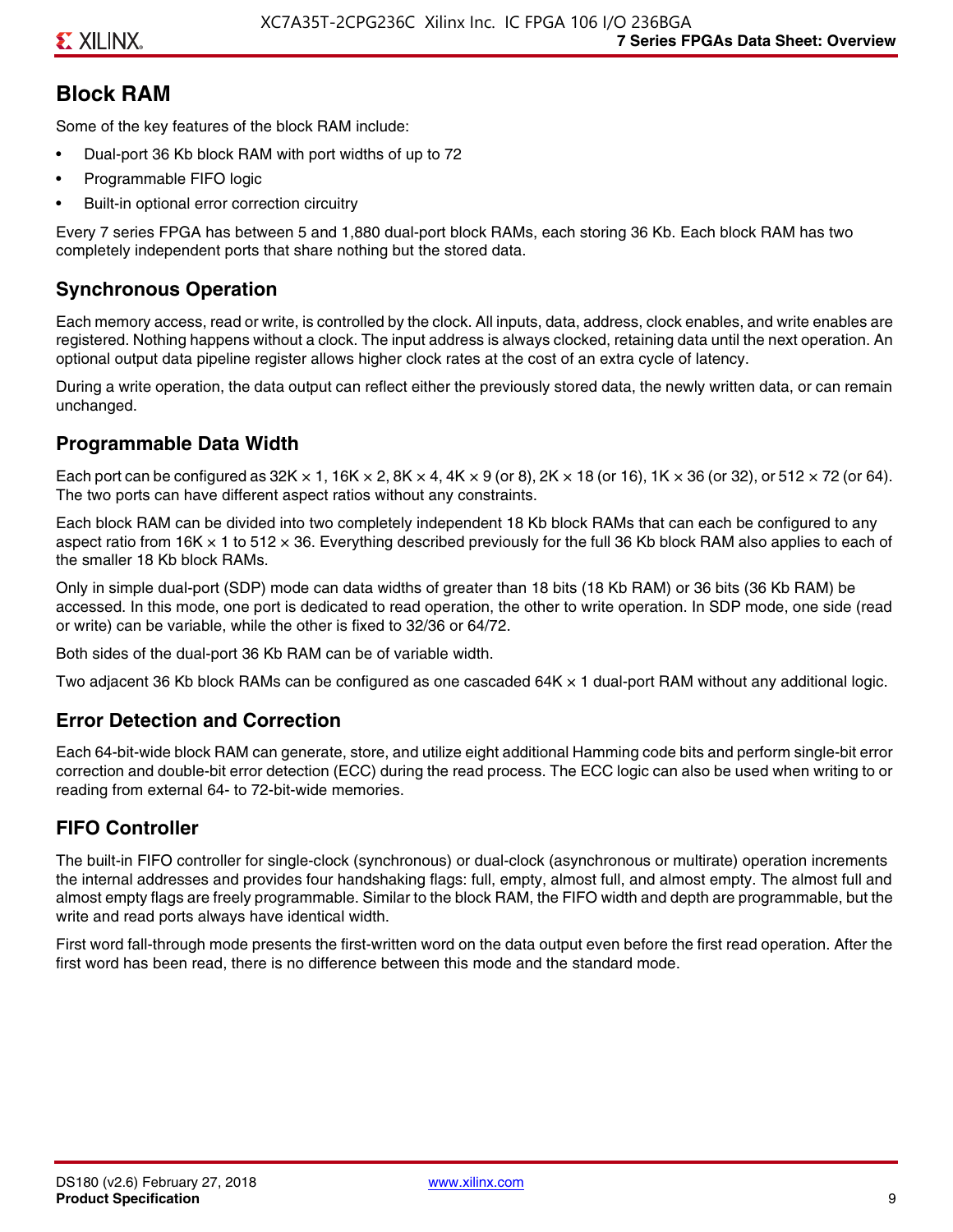### **Digital Signal Processing — DSP Slice**

Some highlights of the DSP functionality include:

- $25 \times 18$  two's complement multiplier/accumulator high-resolution (48 bit) signal processor
- Power saving pre-adder to optimize symmetrical filter applications
- Advanced features: optional pipelining, optional ALU, and dedicated buses for cascading

DSP applications use many binary multipliers and accumulators, best implemented in dedicated DSP slices. All 7 series FPGAs have many dedicated, full custom, low-power DSP slices, combining high speed with small size while retaining system design flexibility.

Each DSP slice fundamentally consists of a dedicated 25 × 18 bit two's complement multiplier and a 48-bit accumulator, both capable of operating up to 741 MHz. The multiplier can be dynamically bypassed, and two 48-bit inputs can feed a single-instruction-multiple-data (SIMD) arithmetic unit (dual 24-bit add/subtract/accumulate or quad 12-bit add/subtract/accumulate), or a logic unit that can generate any one of ten different logic functions of the two operands.

The DSP includes an additional pre-adder, typically used in symmetrical filters. This pre-adder improves performance in densely packed designs and reduces the DSP slice count by up to 50%. The DSP also includes a 48-bit-wide Pattern Detector that can be used for convergent or symmetric rounding. The pattern detector is also capable of implementing 96-bit-wide logic functions when used in conjunction with the logic unit.

The DSP slice provides extensive pipelining and extension capabilities that enhance the speed and efficiency of many applications beyond digital signal processing, such as wide dynamic bus shifters, memory address generators, wide bus multiplexers, and memory-mapped I/O register files. The accumulator can also be used as a synchronous up/down counter.

### **Input/Output**

Some highlights of the input/output functionality include:

- High-performance SelectIO technology with support for 1,866 Mb/s DDR3
- High-frequency decoupling capacitors within the package for enhanced signal integrity
- Digitally Controlled Impedance that can be 3-stated for lowest power, high-speed I/O operation

The number of I/O pins varies depending on device and package size. Each I/O is configurable and can comply with a large number of I/O standards. With the exception of the supply pins and a few dedicated configuration pins, all other package pins have the same I/O capabilities, constrained only by certain banking rules. The I/O in 7 series FPGAs are classed as high range (HR) or high performance (HP). The HR I/Os offer the widest range of voltage support, from 1.2V to 3.3V. The HP I/Os are optimized for highest performance operation, from 1.2V to 1.8V.

HR and HP I/O pins in 7 series FPGAs are organized in banks, with 50 pins per bank. Each bank has one common V<sub>CCO</sub> output supply, which also powers certain input buffers. Some single-ended input buffers require an internally generated or an externally applied reference voltage ( $V_{RFF}$ ). There are two  $V_{RFF}$  pins per bank (except configuration bank 0). A single bank can have only one  $V_{\text{RFF}}$  voltage value.

Xilinx 7 series FPGAs use a variety of package types to suit the needs of the user, including small form factor wire-bond packages for lowest cost; conventional, high performance flip-chip packages; and bare-die flip-chip packages that balance smaller form factor with high performance. In the flip-chip packages, the silicon device is attached to the package substrate using a high-performance flip-chip process. Controlled ESR discrete decoupling capacitors are mounted on the package substrate to optimize signal integrity under simultaneous switching of outputs (SSO) conditions.

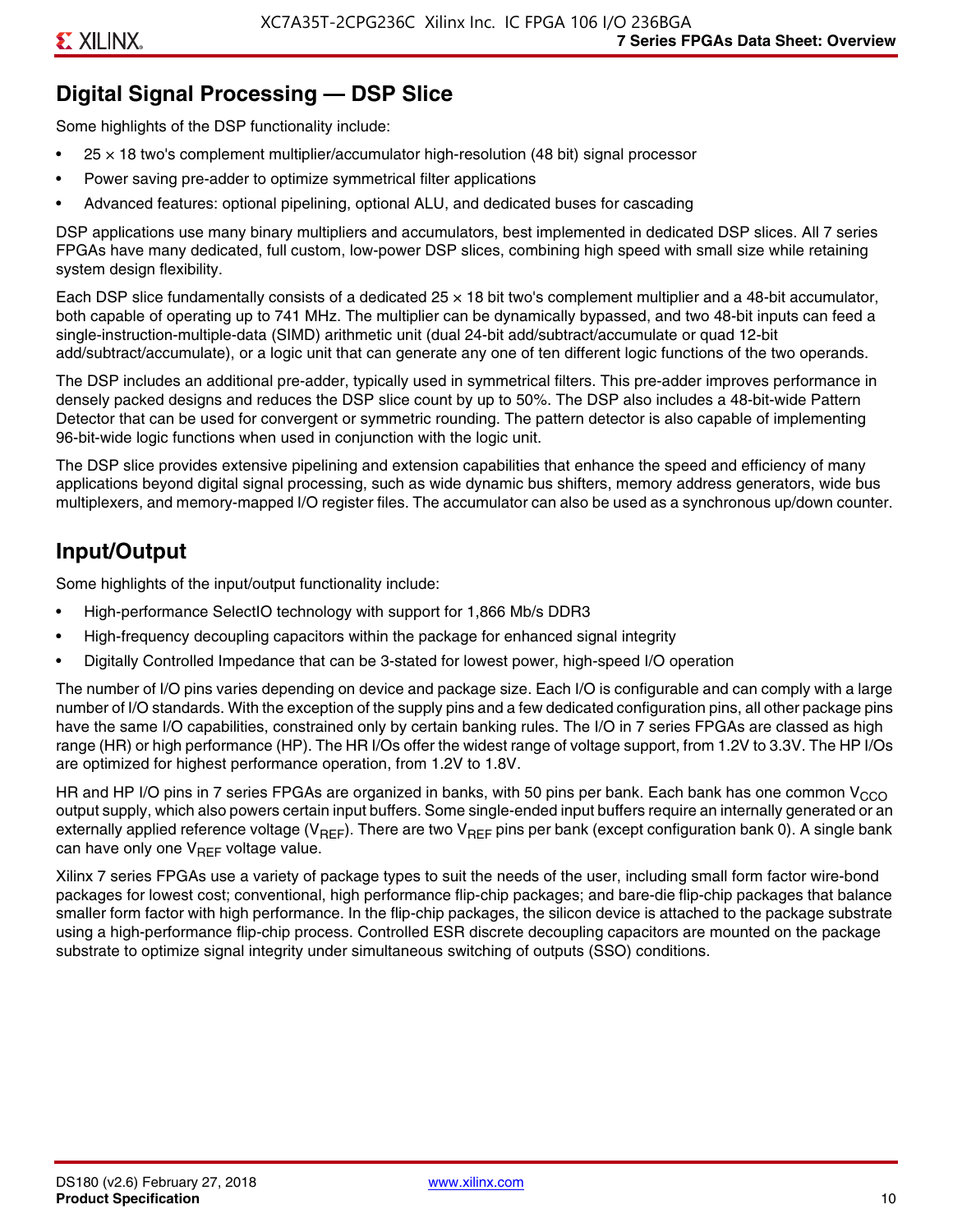### **I/O Electrical Characteristics**

Single-ended outputs use a conventional CMOS push/pull output structure driving High towards  $V_{CCO}$  or Low towards ground, and can be put into a high-Z state. The system designer can specify the slew rate and the output strength. The input is always active but is usually ignored while the output is active. Each pin can optionally have a weak pull-up or a weak pulldown resistor.

Most signal pin pairs can be configured as differential input pairs or output pairs. Differential input pin pairs can optionally be terminated with a 100Ω internal resistor. All 7 series devices support differential standards beyond LVDS: RSDS, BLVDS, differential SSTL, and differential HSTL.

Each of the I/Os supports memory I/O standards, such as single-ended and differential HSTL as well as single-ended SSTL and differential SSTL. The SSTL I/O standard can support data rates of up to 1,866 Mb/s for DDR3 interfacing applications.

#### **3-State Digitally Controlled Impedance and Low Power I/O Features**

The 3-state Digitally Controlled Impedance (T\_DCI) can control the output drive impedance (series termination) or can provide parallel termination of an input signal to V<sub>CCO</sub> or split (Thevenin) termination to V<sub>CCO</sub>/2. This allows users to eliminate off-chip termination for signals using T\_DCI. In addition to board space savings, the termination automatically turns off when in output mode or when 3-stated, saving considerable power compared to off-chip termination. The I/Os also have low power modes for IBUF and IDELAY to provide further power savings, especially when used to implement memory interfaces.

#### **I/O Logic**

#### **Input and Output Delay**

All inputs and outputs can be configured as either combinatorial or registered. Double data rate (DDR) is supported by all inputs and outputs. Any input and some outputs can be individually delayed by up to 32 increments of 78 ps, 52 ps, or 39 ps each. Such delays are implemented as IDELAY and ODELAY. The number of delay steps can be set by configuration and can also be incremented or decremented while in use.

#### **ISERDES and OSERDES**

Many applications combine high-speed, bit-serial I/O with slower parallel operation inside the device. This requires a serializer and deserializer (SerDes) inside the I/O structure. Each I/O pin possesses an 8-bit IOSERDES (ISERDES and OSERDES) capable of performing serial-to-parallel or parallel-to-serial conversions with programmable widths of 2, 3, 4, 5, 6, 7, or 8 bits. By cascading two IOSERDES from two adjacent pins (default from differential I/O), wider width conversions of 10 and 14 bits can also be supported. The ISERDES has a special oversampling mode capable of asynchronous data recovery for applications like a 1.25 Gb/s LVDS I/O-based SGMII interface.

### **Low-Power Gigabit Transceivers**

Some highlights of the Low-Power Gigabit Transceivers include:

- High-performance transceivers capable of up to 6.6 Gb/s (GTP), 12.5 Gb/s (GTX), 13.1 Gb/s (GTH), or 28.05 Gb/s (GTZ) line rates depending on the family, enabling the first single device for 400G implementations.
- Low-power mode optimized for chip-to-chip interfaces.
- Advanced Transmit pre and post emphasis, receiver linear equalization (CTLE), and decision feedback equalization (DFE) for long reach or backplane applications. Auto-adaption at receiver equalization and on-chip Eye Scan for easy serial link tuning.

Ultra-fast serial data transmission to optical modules, between ICs on the same PCB, over the backplane, or over longer distances is becoming increasingly popular and important to enable customer line cards to scale to 100 Gb/s and onwards to 400 Gb/s. It requires specialized dedicated on-chip circuitry and differential I/O capable of coping with the signal integrity issues at these high data rates.

The transceiver count in the 7 series FPGAs ranges from up to 16 transceiver circuits in the Artix-7 family, up to 32 transceiver circuits in the Kintex-7 family, and up to 96 transceiver circuits in the Virtex-7 family. Each serial transceiver is a combined transmitter and receiver. The various 7 series serial transceivers use either a combination of ring oscillators and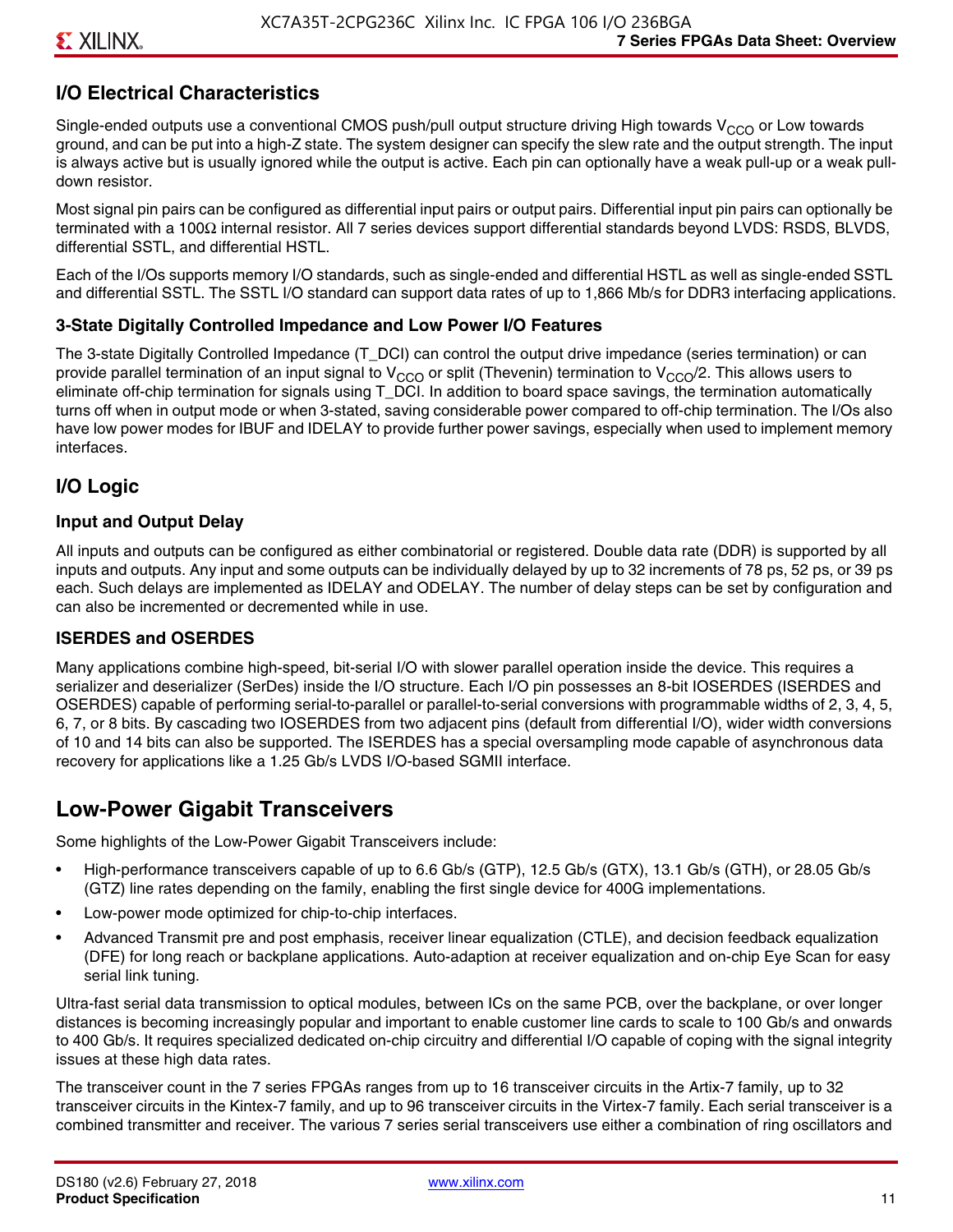LC tank or, in the case of the GTZ, a single LC tank architecture to allow the ideal blend of flexibility and performance while enabling IP portability across the family members. The different 7 series family members offer different top-end data rates. The GTP operates up to 6.6 Gb/s, the GTX operates up to 12.5 Gb/s, the GTH operates up to 13.1 Gb/s, and the GTZ operates up to 28.05 Gb/s. Lower data rates can be achieved using FPGA logic-based oversampling. The serial transmitter and receiver are independent circuits that use an advanced PLL architecture to multiply the reference frequency input by certain programmable numbers up to 100 to become the bit-serial data clock. Each transceiver has a large number of userdefinable features and parameters. All of these can be defined during device configuration, and many can also be modified during operation.

#### **Transmitter**

The transmitter is fundamentally a parallel-to-serial converter with a conversion ratio of 16, 20, 32, 40, 64, or 80. Additionally, the GTZ transmitter supports up to 160 bit data widths. This allows the designer to trade-off datapath width for timing margin in high-performance designs. These transmitter outputs drive the PC board with a single-channel differential output signal. TXOUTCLK is the appropriately divided serial data clock and can be used directly to register the parallel data coming from the internal logic. The incoming parallel data is fed through an optional FIFO and has additional hardware support for the 8B/10B, 64B/66B, or 64B/67B encoding schemes to provide a sufficient number of transitions. The bit-serial output signal drives two package pins with differential signals. This output signal pair has programmable signal swing as well as programmable pre- and post-emphasis to compensate for PC board losses and other interconnect characteristics. For shorter channels, the swing can be reduced to reduce power consumption.

#### **Receiver**

The receiver is fundamentally a serial-to-parallel converter, changing the incoming bit-serial differential signal into a parallel stream of words, each 16, 20, 32, 40, 64, or 80 bits. Additionally, the GTZ receiver supports up to 160 bit data widths. This allows the FPGA designer to trade-off internal datapath width versus logic timing margin. The receiver takes the incoming differential data stream, feeds it through programmable linear and decision feedback equalizers (to compensate for PC board and other interconnect characteristics), and uses the reference clock input to initiate clock recognition. There is no need for a separate clock line. The data pattern uses non-return-to-zero (NRZ) encoding and optionally guarantees sufficient data transitions by using the selected encoding scheme. Parallel data is then transferred into the FPGA logic using the RXUSRCLK clock. For short channels, the transceivers offers a special low power mode (LPM) to reduce power consumption by approximately 30%.

#### **Out-of-Band Signaling**

The transceivers provide out-of-band (OOB) signaling, often used to send low-speed signals from the transmitter to the receiver while high-speed serial data transmission is not active. This is typically done when the link is in a powered-down state or has not yet been initialized. This benefits PCI Express and SATA/SAS applications.

### **Integrated Interface Blocks for PCI Express Designs**

Highlights of the integrated blocks for PCI Express include:

- Compliant to the PCI Express Base Specification 2.1 or 3.0 (depending of family) with Endpoint and Root Port capability
- Supports Gen1 (2.5 Gb/s), Gen2 (5 Gb/s), and Gen3 (8 Gb/s) depending on device family
- Advanced configuration options, Advanced Error Reporting (AER), and End-to-End CRC (ECRC) Advanced Error Reporting and ECRC features
- Multiple-function and single root I/O virtualization (SR-IOV) support enabled through soft-logic wrappers or embedded in the integrated block depending on family

All Artix-7, Kintex-7, and Virtex-7 devices include at least one integrated block for PCI Express technology that can be configured as an Endpoint or Root Port, compliant to the PCI Express Base Specification Revision 2.1 or 3.0. The Root Port can be used to build the basis for a compatible Root Complex, to allow custom FPGA-to-FPGA communication via the PCI Express protocol, and to attach ASSP Endpoint devices, such as Ethernet Controllers or Fibre Channel HBAs, to the FPGA.

This block is highly configurable to system design requirements and can operate 1, 2, 4, or 8 lanes at the 2.5 Gb/s, 5.0 Gb/s, and 8.0 Gb/s data rates. For high-performance applications, advanced buffering techniques of the block offer a flexible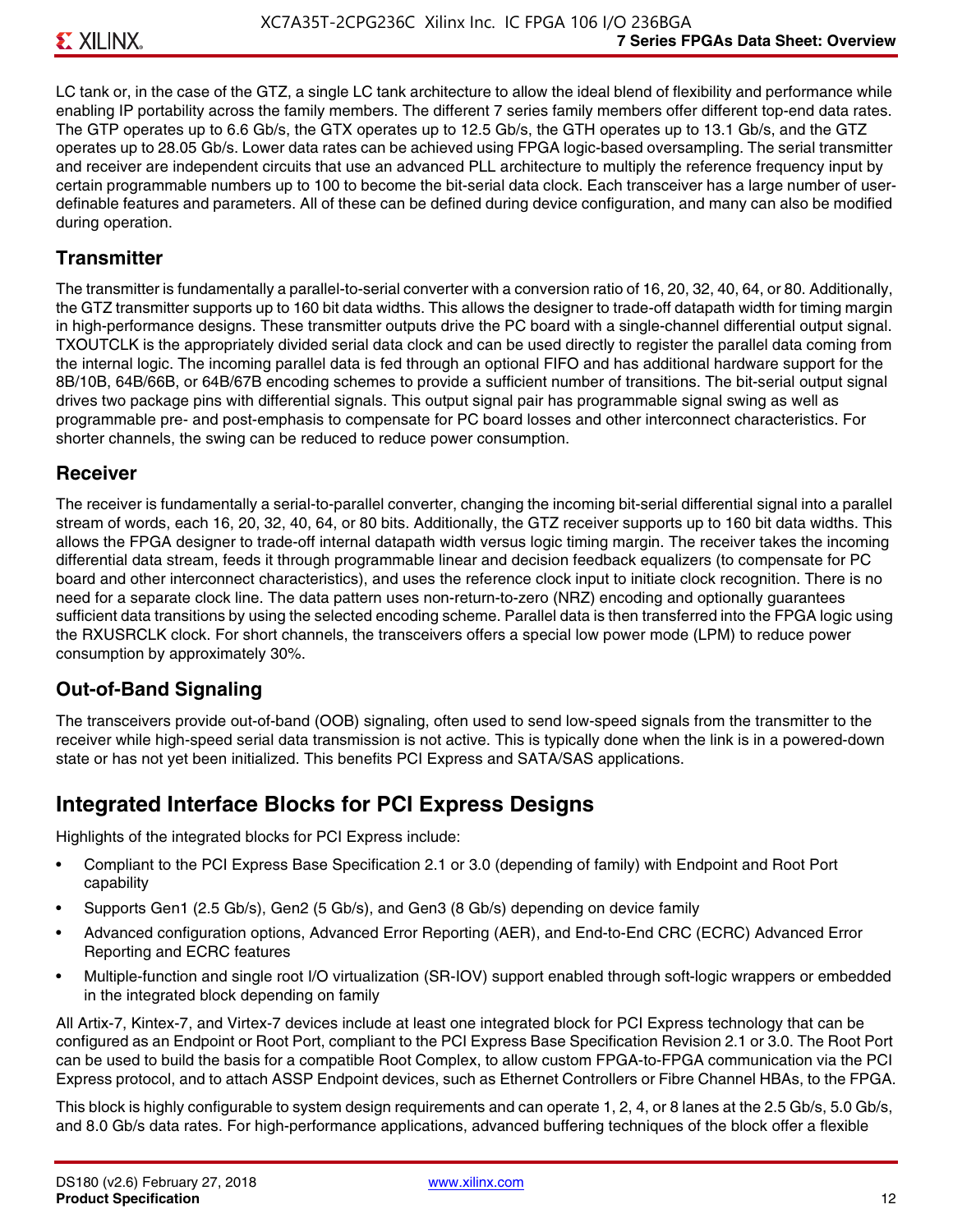maximum payload size of up to 1,024 bytes. The integrated block interfaces to the integrated high-speed transceivers for serial connectivity and to block RAMs for data buffering. Combined, these elements implement the Physical Layer, Data Link Layer, and Transaction Layer of the PCI Express protocol.

Xilinx provides a light-weight, configurable, easy-to-use LogiCORE™ IP wrapper that ties the various building blocks (the integrated block for PCI Express, the transceivers, block RAM, and clocking resources) into an Endpoint or Root Port solution. The system designer has control over many configurable parameters: lane width, maximum payload size, FPGA logic interface speeds, reference clock frequency, and base address register decoding and filtering.

Xilinx offers two wrappers for the integrated block: AXI4-Stream and AXI4 (memory mapped). Note that legacy TRN/Local Link is not available in 7 series devices for the integrated block for PCI Express. AXI4-Stream is designed for existing customers of the integrated block and enables easy migration to AXI4-Stream from TRN. AXI4 (memory mapped) is designed for Xilinx Platform Studio/EDK design flow and MicroBlaze™ processor based designs.

More information and documentation on solutions for PCI Express designs can be found at: <http://www.xilinx.com/products/technology/pci-express.html>.

### **Configuration**

There are many advanced configuration features, including:

- High-speed SPI and BPI (parallel NOR) configuration
- Built-in MultiBoot and safe-update capability
- 256-bit AES encryption with HMAC/SHA-256 authentication
- Built-in SEU detection and correction
- Partial reconfiguration

Xilinx 7 series FPGAs store their customized configuration in SRAM-type internal latches. There are up to 450 Mb configuration bits, depending on device size and user-design implementation options. The configuration storage is volatile and must be reloaded whenever the FPGA is powered up. This storage can also be reloaded at any time by pulling the PROGRAM B pin Low. Several methods and data formats for loading configuration are available, determined by the three mode pins.

The SPI interface (x1, x2, and x4 modes) and the BPI interface (parallel-NOR x8 and x16) are two common methods used for configuring the FPGA. Users can directly connect an SPI or BPI flash to the FPGA, and the FPGA's internal configuration logic reads the bitstream out of the flash and configures itself. The FPGA automatically detects the bus width on the fly, eliminating the need for any external controls or switches. Bus widths supported are x1, x2, and x4 for SPI, and x8 and x16 for BPI. The larger bus widths increase configuration speed and reduce the amount of time it takes for the FPGA to start up after power-on. Some configuration options such as BPI are not supported in all device-package combinations. Refer to [UG470,](http://www.xilinx.com/support/documentation/user_guides/ug470_7Series_Config.pdf) *7 Series FPGAs Configuration User Guide* for details.

In master mode, the FPGA can drive the configuration clock from an internally generated clock, or for higher speed configuration, the FPGA can use an external configuration clock source. This allows high-speed configuration with the ease of use characteristic of master mode. Slave modes up to 32 bits wide are also supported by the FPGA that are especially useful for processor-driven configuration.

The FPGA has the ability to reconfigure itself with a different image using SPI or BPI flash, eliminating the need for an external controller. The FPGA can reload its original design in case there are any errors in the data transmission, ensuring an operational FPGA at the end of the process. This is especially useful for updates to a design after the end product has been shipped. Customers can ship their products with an early version of the design, thus getting their products to market faster. This feature allows customers to keep their end users current with the most up-to-date designs while the product is already in the field.

The dynamic reconfiguration port (DRP) gives the system designer easy access to the configuration and status registers of the MMCM, PLL, XADC, transceivers, and integrated block for PCI Express. The DRP behaves like a set of memory-mapped registers, accessing and modifying block-specific configuration bits as well as status and control registers.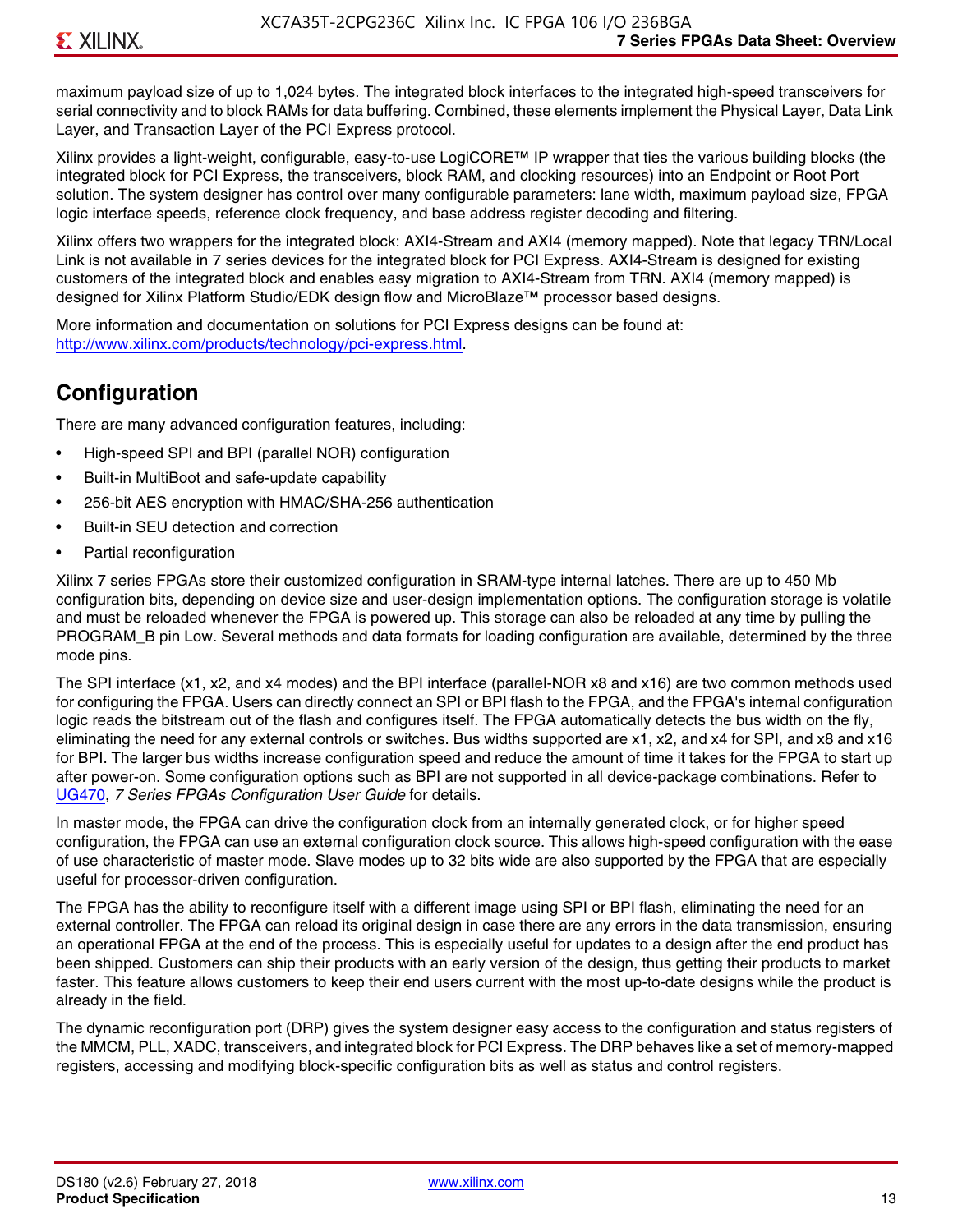### **Encryption, Readback, and Partial Reconfiguration**

In all 7 series FPGAs (except XC7S6 and XC7S15), the FPGA bitstream, which contains sensitive customer IP, can be protected with 256-bit AES encryption and HMAC/SHA-256 authentication to prevent unauthorized copying of the design. The FPGA performs decryption on the fly during configuration using an internally stored 256-bit key. This key can reside in battery-backed RAM or in nonvolatile eFUSE bits.

Most configuration data can be read back without affecting the system's operation. Typically, configuration is an all-or-nothing operation, but Xilinx 7 series FPGAs support partial reconfiguration. This is an extremely powerful and flexible feature that allows the user to change portions of the FPGA while other portions remain static. Users can time-slice these portions to fit more IP into smaller devices, saving cost and power. Where applicable in certain designs, partial reconfiguration can greatly improve the versatility of the FPGA.

### **XADC (Analog-to-Digital Converter)**

Highlights of the XADC architecture include:

- Dual 12-bit 1 MSPS analog-to-digital converters (ADCs)
- Up to 17 flexible and user-configurable analog inputs
- On-chip or external reference option
- On-chip temperature ( $\pm 4^{\circ}$ C max error) and power supply ( $\pm 1\%$  max error) sensors
- Continuous JTAG access to ADC measurements

All Xilinx 7 series FPGAs (except XC7S6 and XC7S15) integrate a new flexible analog interface called XADC. When combined with the programmable logic capability of the 7 series FPGAs, the XADC can address a broad range of data acquisition and monitoring requirements. For more information, go to: [http://www.xilinx.com/ams.](http://www.xilinx.com/ams)

The XADC contains two 12-bit 1 MSPS ADCs with separate track and hold amplifiers, an on-chip analog multiplexer (up to 17 external analog input channels supported), and on-chip thermal and supply sensors. The two ADCs can be configured to simultaneously sample two external-input analog channels. The track and hold amplifiers support a range of analog input signal types, including unipolar, bipolar, and differential. The analog inputs can support signal bandwidths of at least 500 KHz at sample rates of 1MSPS. It is possible to support higher analog bandwidths using external analog multiplexer mode with the dedicated analog input (see [UG480](http://www.xilinx.com/support/documentation/user_guides/ug480_7Series_XADC.pdf), 7 Series FPGAs and Zynq-7000 All Programmable SoC XADC Dual 12-Bit 1 MSPS Analog-to-Digital Converter User Guide)*.*

The XADC optionally uses an on-chip reference circuit  $(\pm 1\%)$ , thereby eliminating the need for any external active components for basic on-chip monitoring of temperature and power supply rails. To achieve the full 12-bit performance of the ADCs, an external 1.25V reference IC is recommended.

If the XADC is not instantiated in a design, then by default it digitizes the output of all on-chip sensors. The most recent measurement results (together with maximum and minimum readings) are stored in dedicated registers for access at any time via the JTAG interface. User-defined alarm thresholds can automatically indicate over-temperature events and unacceptable power supply variation. A user-specified limit (for example, 100°C) can be used to initiate an automatic powerdown.

### **EasyPath-7 FPGAs**

EasyPath-7 FPGAs provide a fast, simple, and risk-free solution for cost reducing Kintex-7, Virtex-7 T, and Virtex-7 XT FPGA designs. EasyPath-7 FPGAs support the same packages, speed grades, and match all Kintex-7 or Virtex-7 FPGA data sheet specifications (in function and timing). With no re-engineering or re-qualification, EasyPath-7 FPGAs deliver the lowest total product cost compared to any other FPGA cost-reduction solution.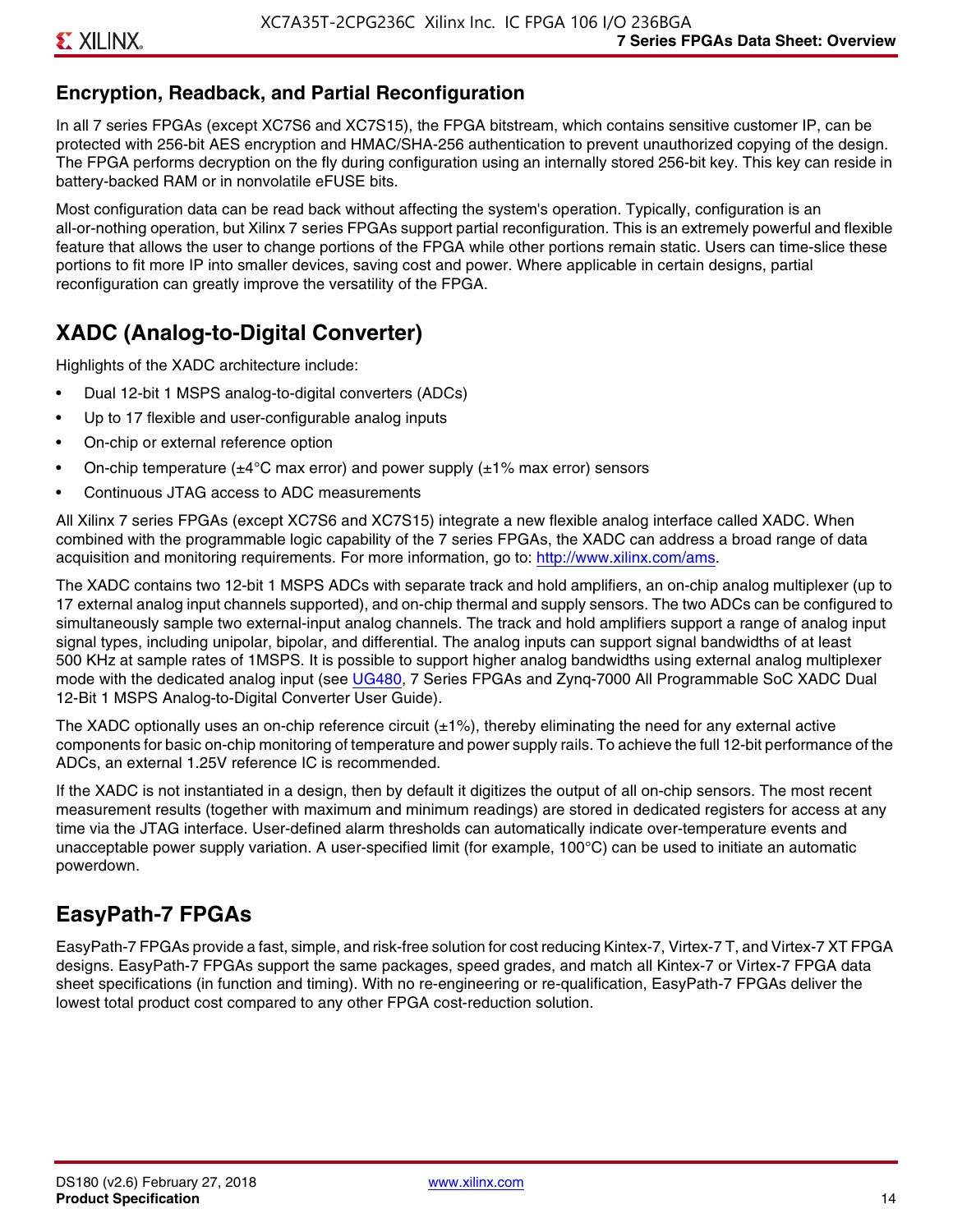### **7 Series FPGA Ordering Information**

Table 12 shows the speed and temperature grades available in the different device families. Some devices might not be available in every speed and temperature grade.

#### *Table 12:* **7 Series Speed Grade and Temperature Ranges**

| <b>Device</b> |                                    |                                                        |                                                    | Speed Grade, Temperature Range, and Operating Voltage  |                                                      |
|---------------|------------------------------------|--------------------------------------------------------|----------------------------------------------------|--------------------------------------------------------|------------------------------------------------------|
| Family        | <b>Devices</b>                     | <b>Commercial (C)</b><br>$0^\circ$ C to +85 $^\circ$ C | Extended (E)<br>$0^{\circ}$ C to +100 $^{\circ}$ C | Industrial (I)<br>$-40^{\circ}$ C to +100 $^{\circ}$ C | Expanded (Q)<br>$-40^{\circ}$ C to +125 $^{\circ}$ C |
|               |                                    | $-2C(1.0V)$                                            |                                                    | $-21(1.0V)$                                            |                                                      |
| Spartan-7     | All                                | $-1C(1.0V)$                                            |                                                    | $-11(1.0V)$                                            | $-1Q(1.0V)$                                          |
|               |                                    |                                                        |                                                    | $-1LI(0.95V)$                                          |                                                      |
|               |                                    |                                                        | $-3E(1.0V)$                                        |                                                        |                                                      |
|               |                                    | $-2C(1.0V)$                                            |                                                    | $-21(1.0V)$                                            |                                                      |
| Artix-7       | All                                |                                                        | -2LE (1.0V or 0.9V)                                |                                                        |                                                      |
|               |                                    | $-1C(1.0V)$                                            |                                                    | $-11(1.0V)$                                            |                                                      |
|               |                                    |                                                        |                                                    | $-1LI(0.95V)$                                          |                                                      |
|               |                                    |                                                        | $-3E(1.0V)$                                        |                                                        |                                                      |
|               | XC7K70T                            | $-2C(1.0V)$                                            |                                                    | $-21(1.0V)$                                            |                                                      |
|               |                                    |                                                        | -2LE (1.0V or 0.9V)                                |                                                        |                                                      |
|               |                                    | $-1C(1.0V)$                                            |                                                    | $-11(1.0V)$                                            |                                                      |
| Kintex-7      | <b>XC7K160T</b>                    |                                                        | $-3E(1.0V)$                                        |                                                        |                                                      |
|               | <b>XC7K325T</b><br><b>XC7K355T</b> | $-2C(1.0V)$                                            |                                                    | $-21(1.0V)$                                            |                                                      |
|               | <b>XC7K410T</b>                    |                                                        | -2LE (1.0V or 0.9V)                                | $-2LI(0.95V)$                                          |                                                      |
|               | <b>XC7K420T</b><br><b>XC7K480T</b> | $-1C(1.0V)$                                            |                                                    | $-11(1.0V)$                                            |                                                      |
|               |                                    |                                                        | $-3E(1.0V)$                                        |                                                        |                                                      |
|               |                                    | $-2C(1.0V)$                                            |                                                    | $-21(1.0V)$                                            |                                                      |
|               | <b>XC7V585T</b>                    |                                                        | $-2LE(1.0V)$                                       |                                                        |                                                      |
|               |                                    | $-1C(1.0V)$                                            |                                                    | $-11(1.0V)$                                            |                                                      |
| Virtex-7 T    |                                    | $-2C(1.0V)$                                            |                                                    |                                                        |                                                      |
|               |                                    |                                                        | $-2GE(1.0V)$                                       |                                                        |                                                      |
|               | XC7V2000T                          |                                                        | $-2LE(1.0V)$                                       |                                                        |                                                      |
|               |                                    | $-1C(1.0V)$                                            |                                                    | $-11(1.0V)$                                            |                                                      |
|               |                                    |                                                        | $-3E(1.0V)$                                        |                                                        |                                                      |
|               | XC7VX330T                          | $-2C(1.0V)$                                            |                                                    | $-21(1.0V)$                                            |                                                      |
|               | XC7VX415T<br>XC7VX485T             |                                                        | $-2LE(1.0V)$                                       |                                                        |                                                      |
|               | XC7VX550T<br>XC7VX690T             |                                                        |                                                    |                                                        |                                                      |
|               |                                    | $-1C(1.0V)$                                            |                                                    | $-11(1.0V)$                                            |                                                      |
|               |                                    | $-2C(1.0V)$                                            |                                                    |                                                        |                                                      |
| Virtex-7 XT   | XC7VX980T                          |                                                        | $-2LE(1.0V)$                                       |                                                        |                                                      |
|               |                                    | $-1C(1.0V)$                                            |                                                    | $-11(1.0V)$                                            |                                                      |
|               |                                    | $-2C(1.0V)$                                            |                                                    |                                                        |                                                      |
|               |                                    |                                                        | $-2GE(1.0V)$                                       |                                                        |                                                      |
|               | XC7VX1140T                         |                                                        | $-2LE(1.0V)$                                       |                                                        |                                                      |
|               |                                    | $-1C(1.0V)$                                            |                                                    | $-11(1.0V)$                                            |                                                      |
|               |                                    | $-2C(1.0V)$                                            |                                                    |                                                        |                                                      |
|               |                                    |                                                        | $-2GE(1.0V)$                                       |                                                        |                                                      |
| Virtex-7 HT   | All                                |                                                        | $-2LE(1.0V)$                                       |                                                        |                                                      |
|               |                                    | $-1C(1.0V)$                                            |                                                    |                                                        |                                                      |
|               |                                    |                                                        |                                                    |                                                        |                                                      |

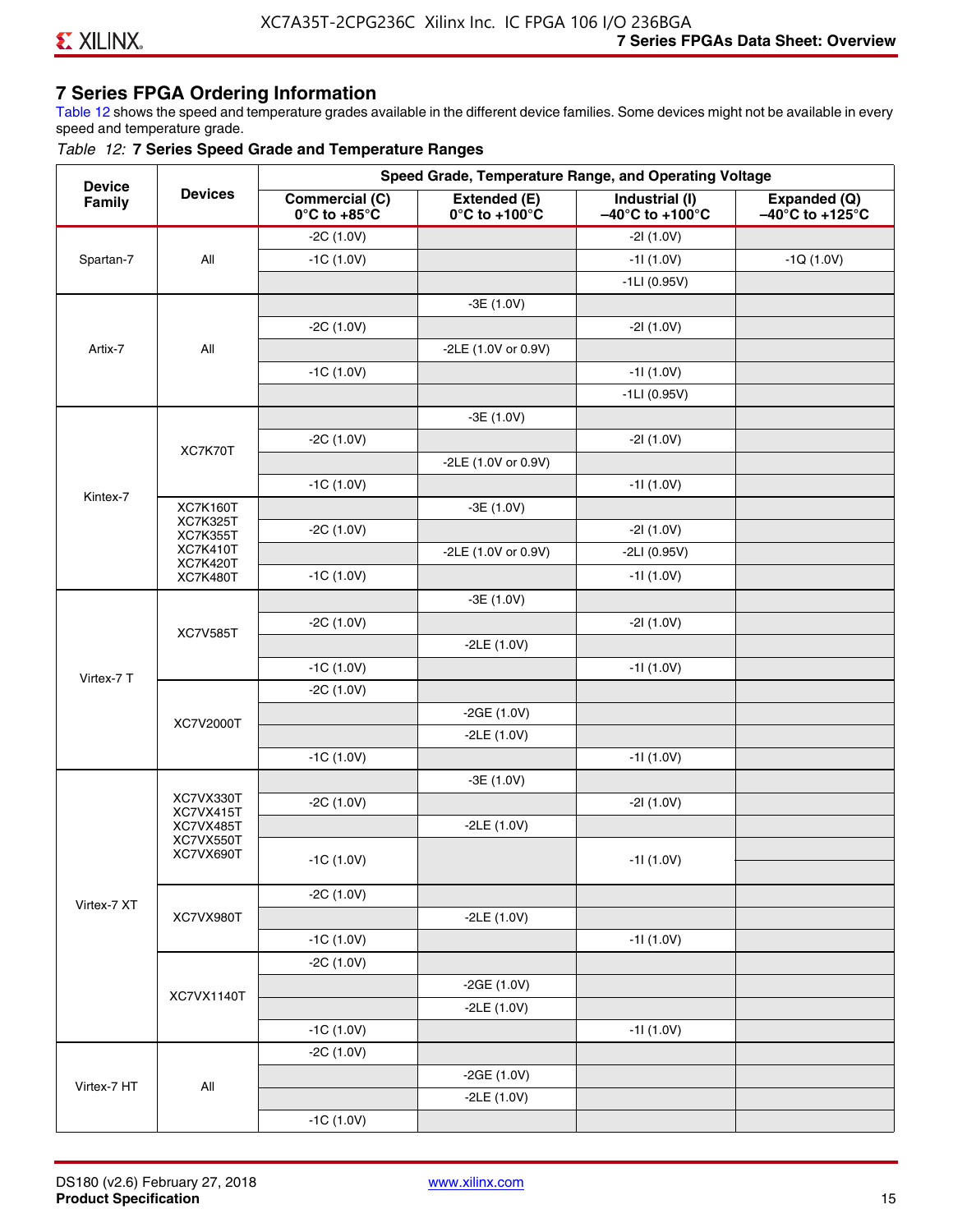The Spartan-7 FPGA ordering information is shown in Figure 1. Refer to the Package Marking section of [UG475,](http://www.xilinx.com/support/documentation/user_guides/ug475_7Series_Pkg_Pinout.pdf) *7 Series FPGAs Packaging and Pinout* for a more detailed explanation of the device markings.





The Artix-7, Kintex-7, and Virtex-7 FPGA ordering information, shown in Figure 2, applies to all packages including Pb-Free. Refer to the Package Marking section of [UG475](http://www.xilinx.com/support/documentation/user_guides/ug475_7Series_Pkg_Pinout.pdf), *7 Series FPGAs Packaging and Pinout* for a more detailed explanation of the device markings.



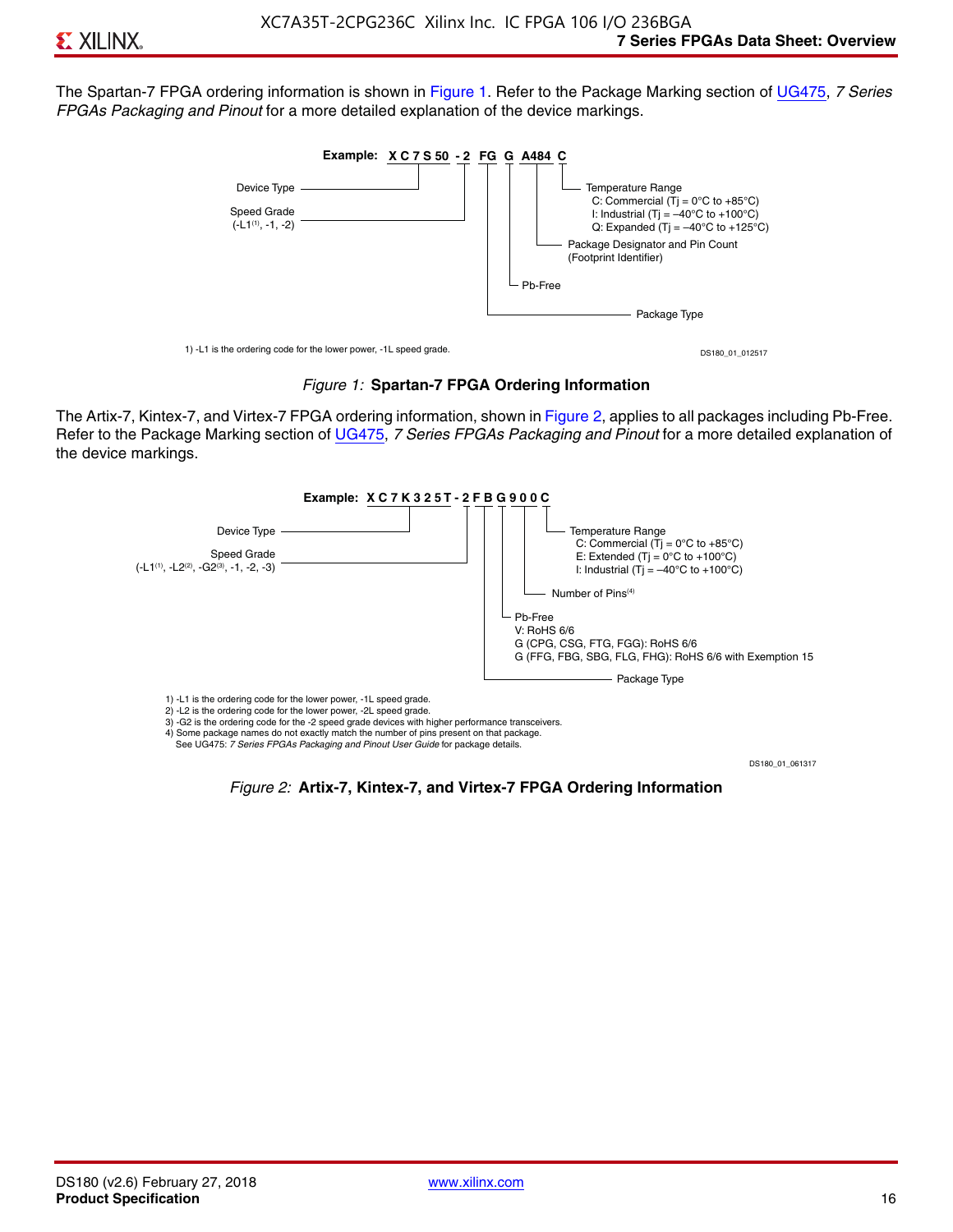## **Revision History**

The following table shows the revision history for this document:

| <b>Date</b> | <b>Version</b> | <b>Description of Revisions</b>                                                                                                                                                                                                                                                                                                                                                                                                                                                                                                                                                                                                                                                                                                                                                                                                                                                                                                                                                                                                                                                                                                                                                                                                                                                                                       |
|-------------|----------------|-----------------------------------------------------------------------------------------------------------------------------------------------------------------------------------------------------------------------------------------------------------------------------------------------------------------------------------------------------------------------------------------------------------------------------------------------------------------------------------------------------------------------------------------------------------------------------------------------------------------------------------------------------------------------------------------------------------------------------------------------------------------------------------------------------------------------------------------------------------------------------------------------------------------------------------------------------------------------------------------------------------------------------------------------------------------------------------------------------------------------------------------------------------------------------------------------------------------------------------------------------------------------------------------------------------------------|
| 06/21/10    | 1.0            | Initial Xilinx release.                                                                                                                                                                                                                                                                                                                                                                                                                                                                                                                                                                                                                                                                                                                                                                                                                                                                                                                                                                                                                                                                                                                                                                                                                                                                                               |
| 07/30/10    | 1.1            | Added SHA-256 to authentication information. Updated Table 5, Table 7, Virtex-7 FPGA Device-<br>Package Combinations and Maximum I/Os table (Virtex-7 T devices), and Table 9 with ball pitch<br>information and voltage bank information. Updated DSP and Logic Slice information in Table 8.<br><b>Updated Low-Power Gigabit Transceivers.</b>                                                                                                                                                                                                                                                                                                                                                                                                                                                                                                                                                                                                                                                                                                                                                                                                                                                                                                                                                                      |
| 09/24/10    | 1.2            | In General Description, updated 4.7 TMACS DSP to 5.0 TMACS DSP. In Table 1, added Note 1;<br>updated Peak DSP Performance for Kintex-7 and Virtex-7 families. In Table 4, updated CMT<br>information for XC7A175T and XC7A355T. In Table 6, replaced XC7K120T with XC7K160T and<br>replaced XC7K230T with XC7K325T-and updated corresponding information. Also added<br>XC7K355T, XC7K420T, and XC7K480T. In Table 7, replaced XC7K230T with XC7K325T. In Table 8,<br>updated XC7V450T Logic Cell, CLB, block RAM, and PCI information; updated XC7VX415T and<br>XC7VX690T PCI information; updated XC7V1500T, and XC7V2000T block RAM information; and<br>replaced XC7VX605T with XC7VX575T, replaced XC7VX895T with XC7VX850T, and replaced<br>XC7VX910T with XC7VX865T-and updated corresponding information. Updated Digital Signal<br>Processing - DSP Slice with operating speed of 640 MHz. Removed specific transceiver type from<br>Out-of-Band Signaling. In Virtex-7 FPGA Device-Package Combinations and Maximum I/Os table<br>(Virtex-7 T devices), replaced XC7VX605T with XC7VX575T and added table notes 2 and 3. In<br>Table 9, removed the FFG784 package for the XC7VX485T device; replaced XC7VX605T with<br>XC7VX575T; replaced XC7VX895T with XC7VX850T; and replaced XC7VX910T with XC7VX865T. |
| 10/20/10    | 1.3            | In Table 7, replaced XC7K120T with XC7K160T. Updated Digital Signal Processing - DSP Slice.                                                                                                                                                                                                                                                                                                                                                                                                                                                                                                                                                                                                                                                                                                                                                                                                                                                                                                                                                                                                                                                                                                                                                                                                                           |
| 11/17/10    | 1.4            | Updated maximum I/O bandwidth to 3.1 Tb/s in General Description. Updated Peak Transceiver Speed<br>for Virtex-7 FPGAs in Summary of 7 Series FPGA Features and in Table 1. Updated Peak DSP<br>Performance values in Table 1 and Digital Signal Processing - DSP Slice. In Table 7, updated<br>XC7K70T I/O information. In Table 8, added XC7VH290T, XC7VH580T, and XC7VH870T devices and<br>updated total I/O banks information for the XC7V585T, XC7V855T, XC7V1500T, and XC7VX865T<br>devices. In Table 9, updated XC7VX415T, XC7VX485T, XC7VX690T, XC7VX850T, and XC7VX865T<br>device information. Added Table 11. Updated Low-Power Gigabit Transceivers information, including<br>the addition of the GTZ transceivers.                                                                                                                                                                                                                                                                                                                                                                                                                                                                                                                                                                                        |
| 02/22/11    | 1.5            | Updated Summary of 7 Series FPGA Features and the Low-Power Gigabit Transceivers highlights and<br>section. In Table 1, updated Kintex-7 FPGA, Artix-7 FPGA information. In Table 4, updated XC7A175T.<br>Also, updated XC7A355T. Added three Artix-7 FPGA packages to Table 5: SBG325, SBG484, and<br>FBG485, changed package from FGG784 to FBG784, and updated package information for<br>XC7A175T and XC7A355T devices. In Table 6, updated XC7K160T and added three devices:<br>XC7K355T, XC7K420T, and XC7K480T. In Table 7, updated XC7K70T package information and added<br>three devices: XC7K355T, XC7K420T, and XC7K480T. In Table 8, added note 1 (EasyPath FPGAs)<br>and updated note 7 to include GTZ transceivers. In Virtex-7 FPGA Device-Package Combinations and<br>Maximum I/Os table (Virtex-7 T devices), added two Virtex-7 FPGA packages: FHG1157 and<br>FHG1761, and updated XC7V1500T (no FFG1157) and XC7V2000T (no FFG1761) package<br>information and removed the associated notes. Added CLBs, Slices, and LUTs. Updated Input/Output.<br>Added EasyPath-7 FPGAs.                                                                                                                                                                                                                        |
| 03/28/11    | 1.6            | Updated General Description, Summary of 7 Series FPGA Features, Table 1, Table 4, Table 5, Table 6,<br>Table 7, Table 8, Table 9 (combined Virtex-7 T and XT devices in one table), and Table 11. Updated the<br>Low-Power Gigabit Transceivers highlights and section. Updated Block RAM, Integrated Interface<br>Blocks for PCI Express Designs, Configuration, Encryption, Readback, and Partial Reconfiguration,<br>XADC (Analog-to-Digital Converter), 7 Series FPGA Ordering Information, and EasyPath-7 FPGAs.                                                                                                                                                                                                                                                                                                                                                                                                                                                                                                                                                                                                                                                                                                                                                                                                 |
| 07/06/11    | 1.7            | Updated General Description, Summary of 7 Series FPGA Features, Table 1, Table 4, Table 6, Table 8,<br>Table 9 and Table 11. Added Table 10. Added Stacked Silicon Interconnect (SSI) Technology. Updated<br>Transmitter, Configuration, and XADC (Analog-to-Digital Converter). Updated Figure 1.                                                                                                                                                                                                                                                                                                                                                                                                                                                                                                                                                                                                                                                                                                                                                                                                                                                                                                                                                                                                                    |
| 09/13/11    | 1.8            | Updated General Description, Table 1, Table 4, Table 5, Table 8, CLBs, Slices, and LUTs,<br>Configuration, and 7 Series FPGA Ordering Information.                                                                                                                                                                                                                                                                                                                                                                                                                                                                                                                                                                                                                                                                                                                                                                                                                                                                                                                                                                                                                                                                                                                                                                    |
| 01/15/12    | 1.9            | Updated General Description, Table 1, Table 4, Table 5, Table 6, Table 7, Table 8, Table 10, Table 11,<br>Block RAM, Digital Signal Processing - DSP Slice, Low-Power Gigabit Transceivers, Integrated<br>Interface Blocks for PCI Express Designs, Configuration, EasyPath-7 FPGAs, and 7 Series FPGA<br><b>Ordering Information.</b>                                                                                                                                                                                                                                                                                                                                                                                                                                                                                                                                                                                                                                                                                                                                                                                                                                                                                                                                                                                |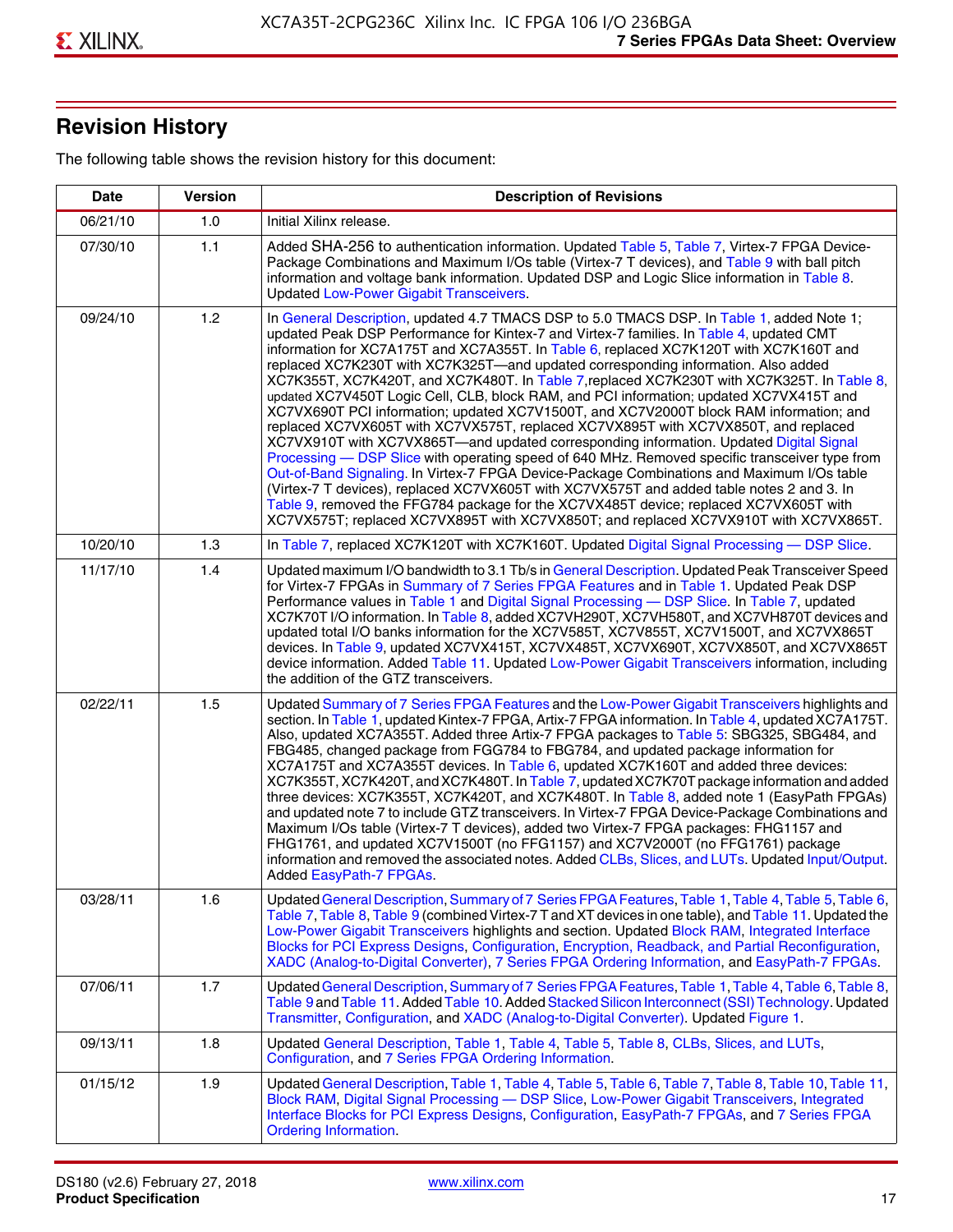| <b>Date</b> | <b>Version</b> | <b>Description of Revisions</b>                                                                                                                                                                                                                                                                                                                                                                                                                                     |
|-------------|----------------|---------------------------------------------------------------------------------------------------------------------------------------------------------------------------------------------------------------------------------------------------------------------------------------------------------------------------------------------------------------------------------------------------------------------------------------------------------------------|
| 03/02/12    | 1.10           | Updated General Description, Table 5, and Table 12.                                                                                                                                                                                                                                                                                                                                                                                                                 |
| 05/02/12    | 1.11           | Updated Table 7, Table 9, Table 10, Low-Power Gigabit Transceivers, and 7 Series FPGA Ordering<br>Information. Added 7 Series FPGA Ordering Information.                                                                                                                                                                                                                                                                                                            |
| 10/15/12    | 1.12           | Updated overview with Artix-7 SL and SLT devices. Updated Table 1, Table 4, Table 5, Table 8, Table 9,<br>Table 10, Table 11, and Table 12. Added Table 3. Updated Regional Clocks, Block RAM, Integrated<br>Interface Blocks for PCI Express Designs, Configuration, and 7 Series FPGA Ordering Information.                                                                                                                                                       |
| 11/30/12    | 1.13           | Updated notes in Table 4 and Table 12. Updated XADC (Analog-to-Digital Converter).                                                                                                                                                                                                                                                                                                                                                                                  |
| 07/29/13    | 1.14           | Removed SL and SLT devices. Updated General Description, Table 4, Table 5, notes in Table 6 and<br>Table 8, Regional Clocks, Input/Output, Low-Power Gigabit Transceivers, Integrated Interface Blocks<br>for PCI Express Designs, Configuration, and 7 Series FPGA Ordering Information. Removed previous<br>Table 3.                                                                                                                                              |
| 02/18/14    | 1.15           | Changed document classification to Product Specification from Preliminary Product Specification.<br>Updated HR I/O information for XC7A35T and XC7A50T in Table 5. Updated XC7VH870T I/O<br>information in Table 8. Updated Table 11.                                                                                                                                                                                                                               |
| 10/08/14    | 1.16           | Added XC7A15T to Table 4 and Table 5. Removed HCG1931 and HCG1932 from Table 11. Updated<br>Input/Output Delay; Block RAM; Configuration; I/O Clocks; and Updated Table 12 and Figure 1.                                                                                                                                                                                                                                                                            |
| 12/17/14    | 1.16.1         | Typographical edit.                                                                                                                                                                                                                                                                                                                                                                                                                                                 |
| 05/27/15    | 1.17           | Updated Table 5, Table 7, Table 9, Table 10, Table 11, and Figure 1.                                                                                                                                                                                                                                                                                                                                                                                                |
| 09/27/16    | 2.0            | Added Spartan-7 devices throughout document, including Table 1, Table 2, Table 3, and Table 12.<br>Added two Artix-7 devices XC7A12T and XC7A25T throughout document, including Table 4, Table 5,<br>and Table 12. Updated General Description; Figure 1, Table 7, Regional Clocks, Block RAM,<br>Integrated Interface Blocks for PCI Express Designs, Configuration, Encryption, Readback, and Partial<br>Reconfiguration, and XADC (Analog-to-Digital Converter). |
| 10/20/16    | 2.1            | Updated Table 5.                                                                                                                                                                                                                                                                                                                                                                                                                                                    |
| 12/15/16    | 2.2            | Updated Table 3.                                                                                                                                                                                                                                                                                                                                                                                                                                                    |
| 03/17/17    | 2.3            | Updated Table 1, Table 5, Table 7, Table 9, Table 10, Table 12, and I/O Electrical Characteristics.                                                                                                                                                                                                                                                                                                                                                                 |
| 03/28/17    | 2.4            | Updated Table 7.                                                                                                                                                                                                                                                                                                                                                                                                                                                    |
| 08/01/17    | 2.5            | Updated Table 5 and Figure 2.                                                                                                                                                                                                                                                                                                                                                                                                                                       |
| 02/27/18    | 2.6            | Added MicroBlaze CPU information to the Summary of 7 Series FPGA Features and Table 1.                                                                                                                                                                                                                                                                                                                                                                              |

### **Notice of Disclaimer**

The information disclosed to you hereunder (the "Materials") is provided solely for the selection and use of Xilinx products. To the maximum extent permitted by applicable law: (1) Materials are made available "AS IS" and with all faults, Xilinx hereby DISCLAIMS ALL WARRANTIES AND CONDITIONS, EXPRESS, IMPLIED, OR STATUTORY, INCLUDING BUT NOT LIMITED TO WARRANTIES OF MERCHANTABILITY, NON-INFRINGEMENT, OR FITNESS FOR ANY PARTICULAR PURPOSE; and (2) Xilinx shall not be liable (whether in contract or tort, including negligence, or under any other theory of liability) for any loss or damage of any kind or nature related to, arising under, or in connection with, the Materials (including your use of the Materials), including for any direct, indirect, special, incidental, or consequential loss or damage (including loss of data, profits, goodwill, or any type of loss or damage suffered as a result of any action brought by a third party) even if such damage or loss was reasonably foreseeable or Xilinx had been advised of the possibility of the same. Xilinx assumes no obligation to correct any errors contained in the Materials or to notify you of updates to the Materials or to product specifications. You may not reproduce, modify, distribute, or publicly display the Materials without prior written consent. Certain products are subject to the terms and conditions of Xilinx's limited warranty, please refer to Xilinx's Terms of Sale which can be viewed at [www.xilinx.com/legal.htm#tos;](www.xilinx.com/legal.htm#tos) IP cores may be subject to warranty and support terms contained in a license issued to you by Xilinx. Xilinx products are not designed or intended to be fail-safe or for use in any application requiring fail-safe performance; you assume sole risk and liability for use of Xilinx products in such critical applications, please refer to Xilinx's Terms of Sale which can be viewed at <www.xilinx.com/legal.htm#tos>.

### **Automotive Applications Disclaimer**

AUTOMOTIVE PRODUCTS (IDENTIFIED AS "XA" IN THE PART NUMBER) ARE NOT WARRANTED FOR USE IN THE DEPLOYMENT OF AIRBAGS OR FOR USE IN APPLICATIONS THAT AFFECT CONTROL OF A VEHICLE ("SAFETY APPLICATION") UNLESS THERE IS A SAFETY CONCEPT OR REDUNDANCY FEATURE CONSISTENT WITH THE ISO 26262 AUTOMOTIVE SAFETY STANDARD ("SAFETY DESIGN"). CUSTOMER SHALL, PRIOR TO USING OR DISTRIBUTING ANY SYSTEMS THAT INCORPORATE PRODUCTS, THOROUGHLY TEST SUCH SYSTEMS FOR SAFETY PURPOSES. USE OF PRODUCTS IN A SAFETY APPLICATION WITHOUT A SAFETY DESIGN IS FULLY AT THE RISK OF CUSTOMER, SUBJECT ONLY TO APPLICABLE LAWS AND REGULATIONS GOVERNING LIMITATIONS ON PRODUCT LIABILITY.